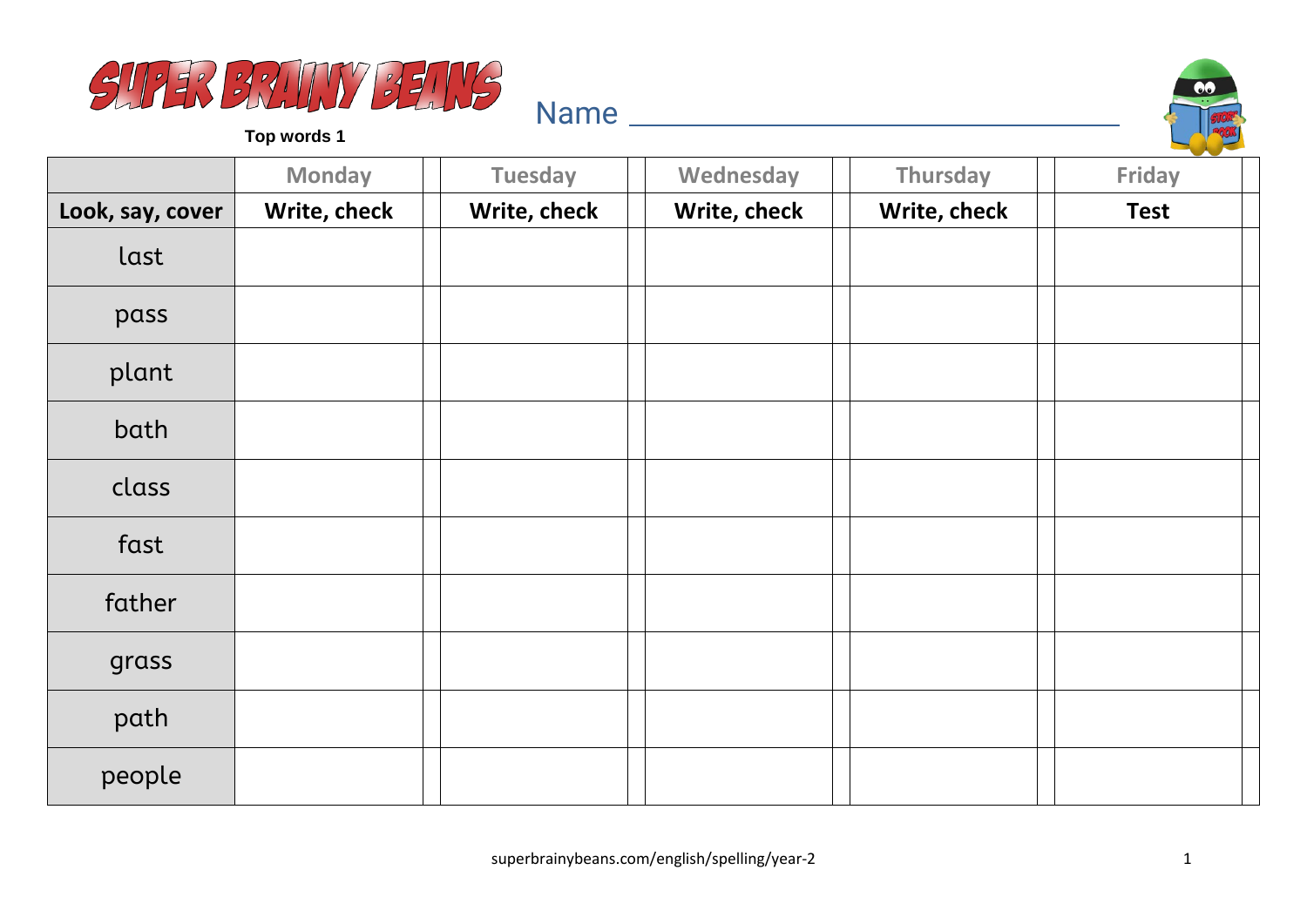



|                  | <b>Monday</b> | <b>Tuesday</b> | Wednesday    | Thursday     | Friday      |
|------------------|---------------|----------------|--------------|--------------|-------------|
| Look, say, cover | Write, check  | Write, check   | Write, check | Write, check | <b>Test</b> |
| old              |               |                |              |              |             |
| every            |               |                |              |              |             |
| gold             |               |                |              |              |             |
| mind             |               |                |              |              |             |
| behind           |               |                |              |              |             |
| cold             |               |                |              |              |             |
| everybody        |               |                |              |              |             |
| find             |               |                |              |              |             |
| hold             |               |                |              |              |             |
| told             |               |                |              |              |             |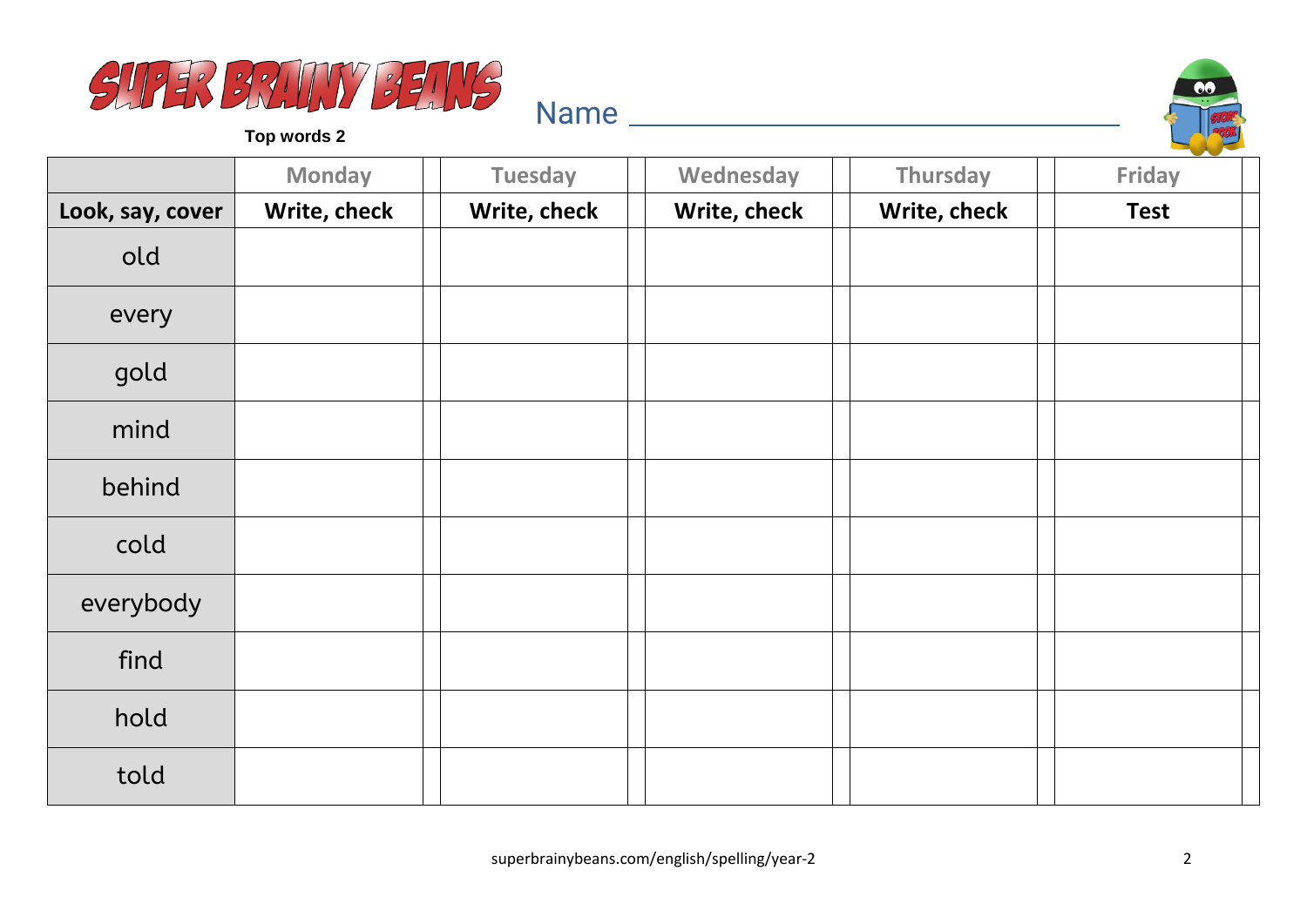



|                  | <b>Monday</b> | <b>Tuesday</b> | Wednesday    | Thursday     | <b>Friday</b> |
|------------------|---------------|----------------|--------------|--------------|---------------|
| Look, say, cover | Write, check  | Write, check   | Write, check | Write, check | <b>Test</b>   |
| floor            |               |                |              |              |               |
| door             |               |                |              |              |               |
| only             |               |                |              |              |               |
| both             |               |                |              |              |               |
| again            |               |                |              |              |               |
| climb            |               |                |              |              |               |
| most             |               |                |              |              |               |
| children         |               |                |              |              |               |
| parents          |               |                |              |              |               |
| wild             |               |                |              |              |               |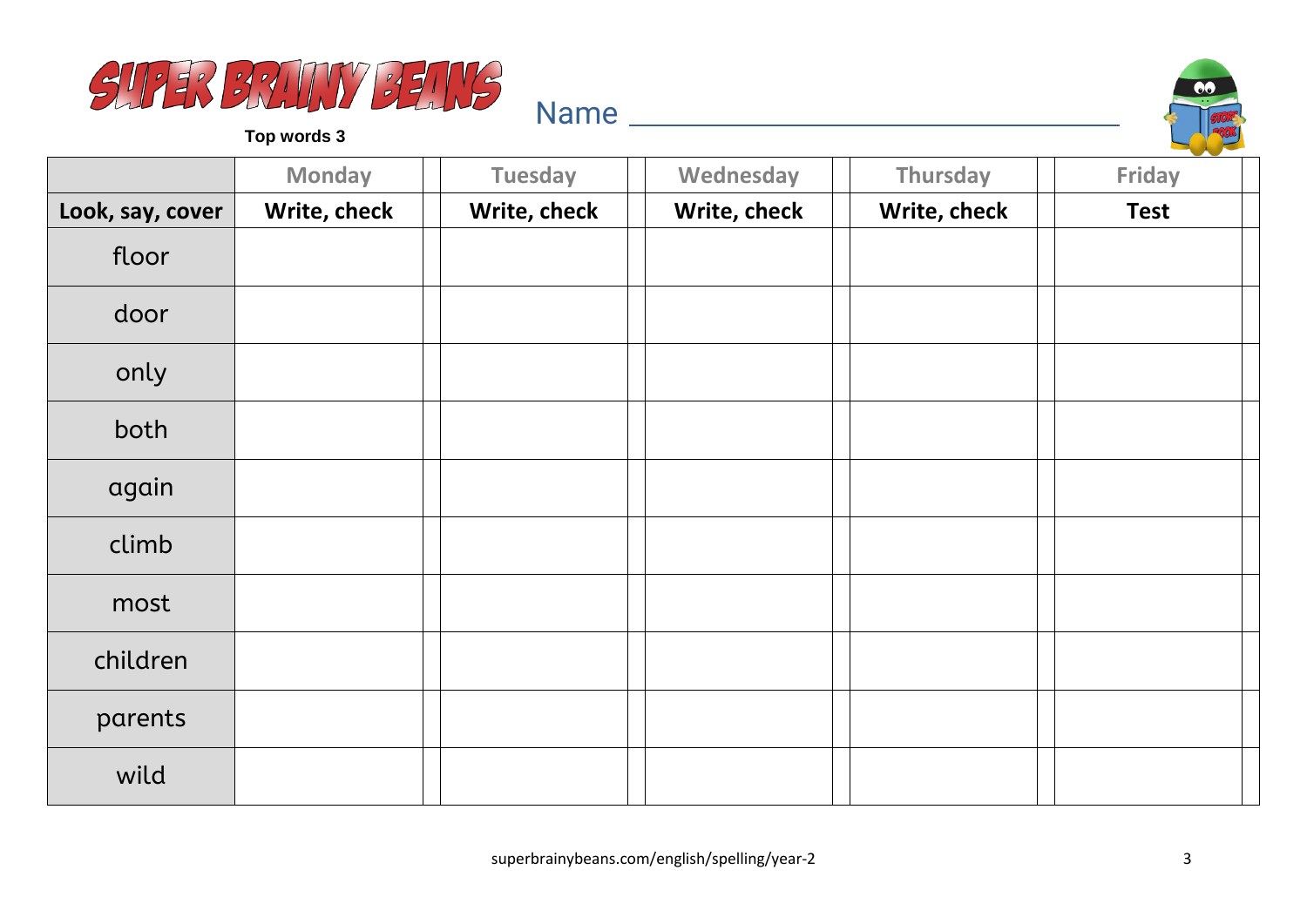



|                  | <b>Monday</b> | <b>Tuesday</b> | Wednesday    | Thursday     | <b>Friday</b> |
|------------------|---------------|----------------|--------------|--------------|---------------|
| Look, say, cover | Write, check  | Write, check   | Write, check | Write, check | <b>Test</b>   |
| even             |               |                |              |              |               |
| sure             |               |                |              |              |               |
| move             |               |                |              |              |               |
| eye              |               |                |              |              |               |
| great            |               |                |              |              |               |
| improve          |               |                |              |              |               |
| prove            |               |                |              |              |               |
| steak            |               |                |              |              |               |
| sugar            |               |                |              |              |               |
| break            |               |                |              |              |               |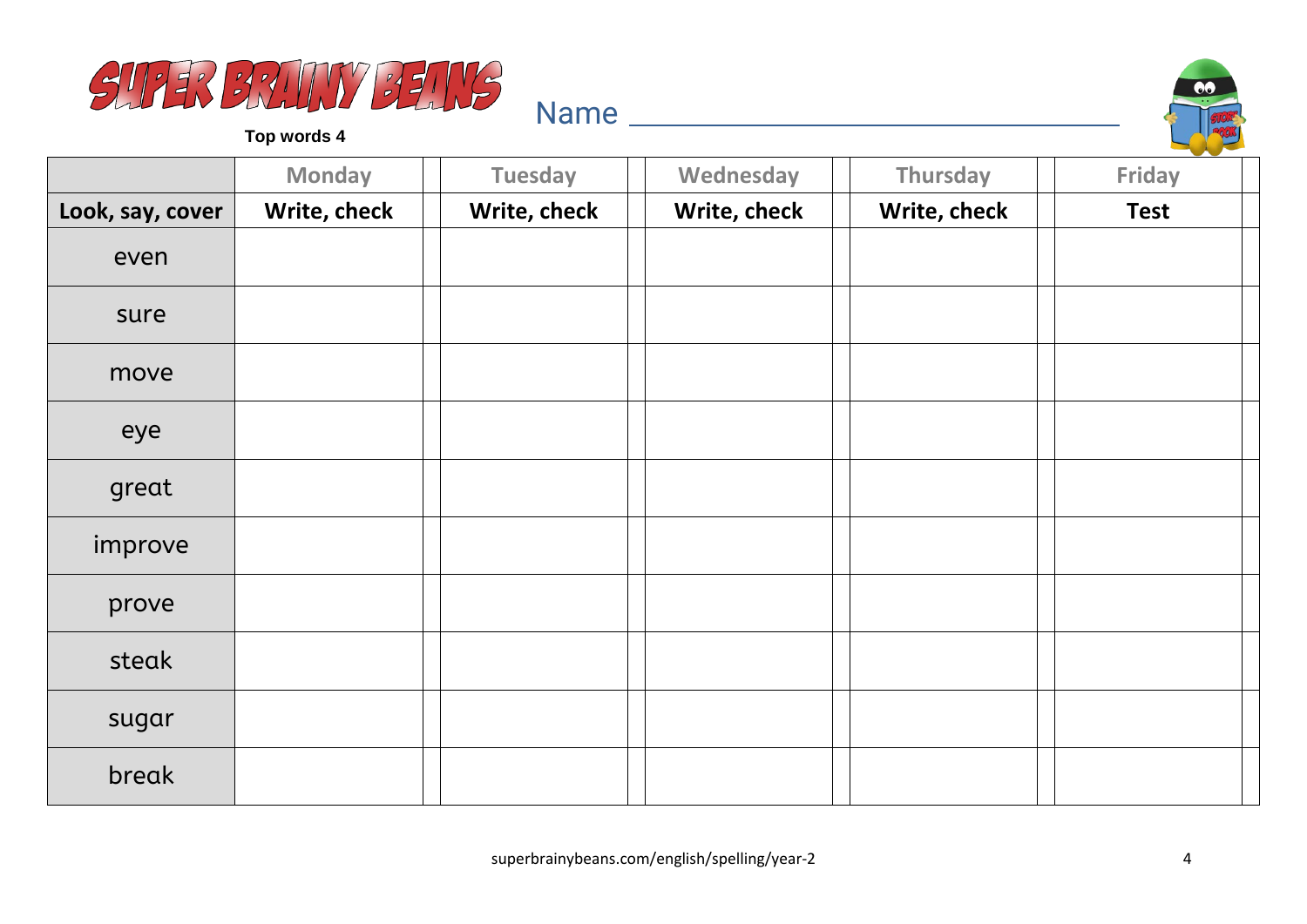



|                  | <b>Monday</b> | <b>Tuesday</b> | Wednesday    | Thursday     | <b>Friday</b> |
|------------------|---------------|----------------|--------------|--------------|---------------|
| Look, say, cover | Write, check  | Write, check   | Write, check | Write, check | <b>Test</b>   |
| any              |               |                |              |              |               |
| many             |               |                |              |              |               |
| poor             |               |                |              |              |               |
| water            |               |                |              |              |               |
| beautiful        |               |                |              |              |               |
| busy             |               |                |              |              |               |
| Christmas        |               |                |              |              |               |
| clothes          |               |                |              |              |               |
| kind             |               |                |              |              |               |
| pretty           |               |                |              |              |               |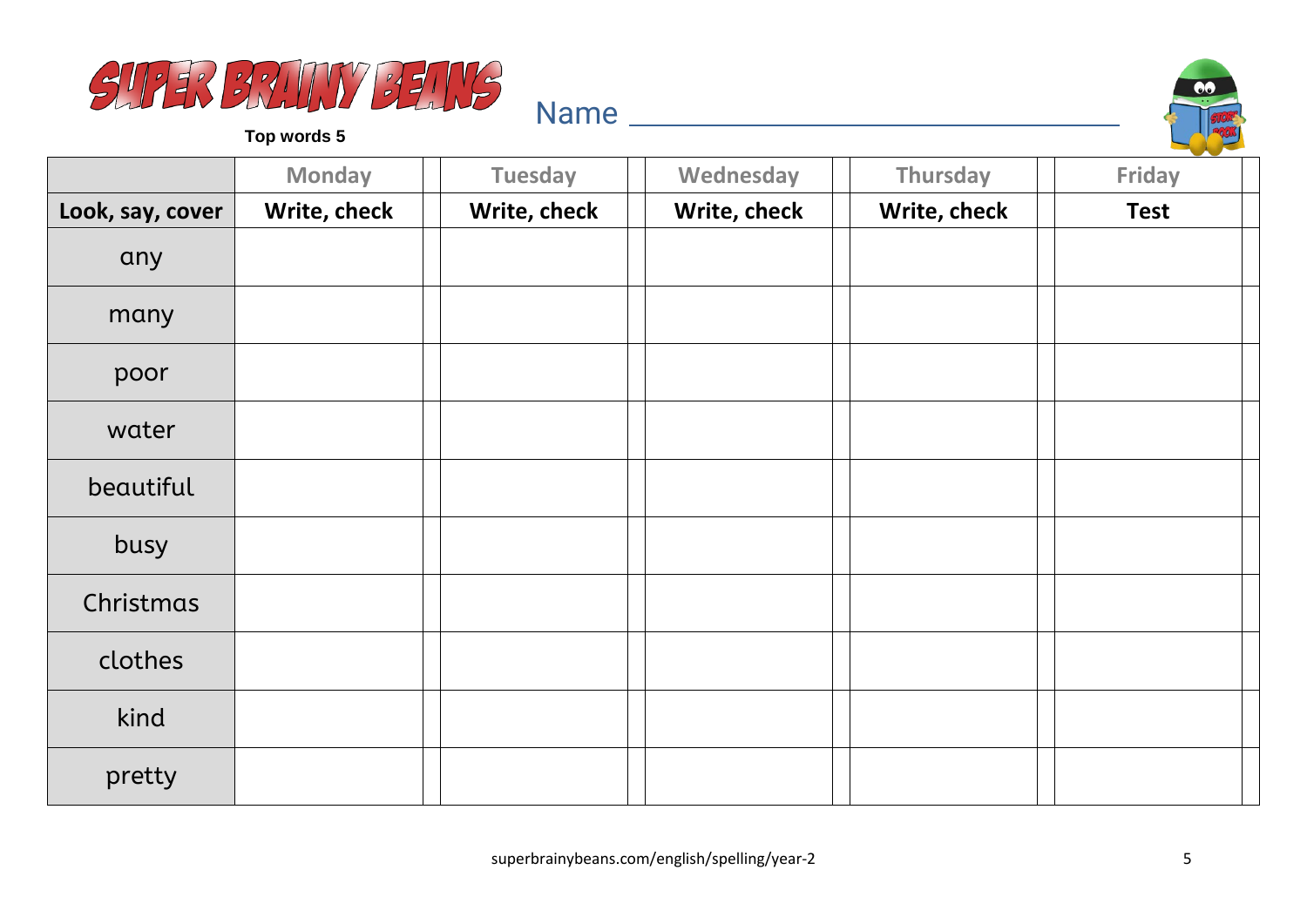



|                  | <b>Monday</b> | <b>Tuesday</b> | Wednesday    | Thursday     | <b>Friday</b> |
|------------------|---------------|----------------|--------------|--------------|---------------|
| Look, say, cover | Write, check  | Write, check   | Write, check | Write, check | <b>Test</b>   |
| away             |               |                |              |              |               |
| going            |               |                |              |              |               |
| would            |               |                |              |              |               |
| school           |               |                |              |              |               |
| think            |               |                |              |              |               |
| didn't           |               |                |              |              |               |
| know             |               |                |              |              |               |
| before           |               |                |              |              |               |
| things           |               |                |              |              |               |
| after            |               |                |              |              |               |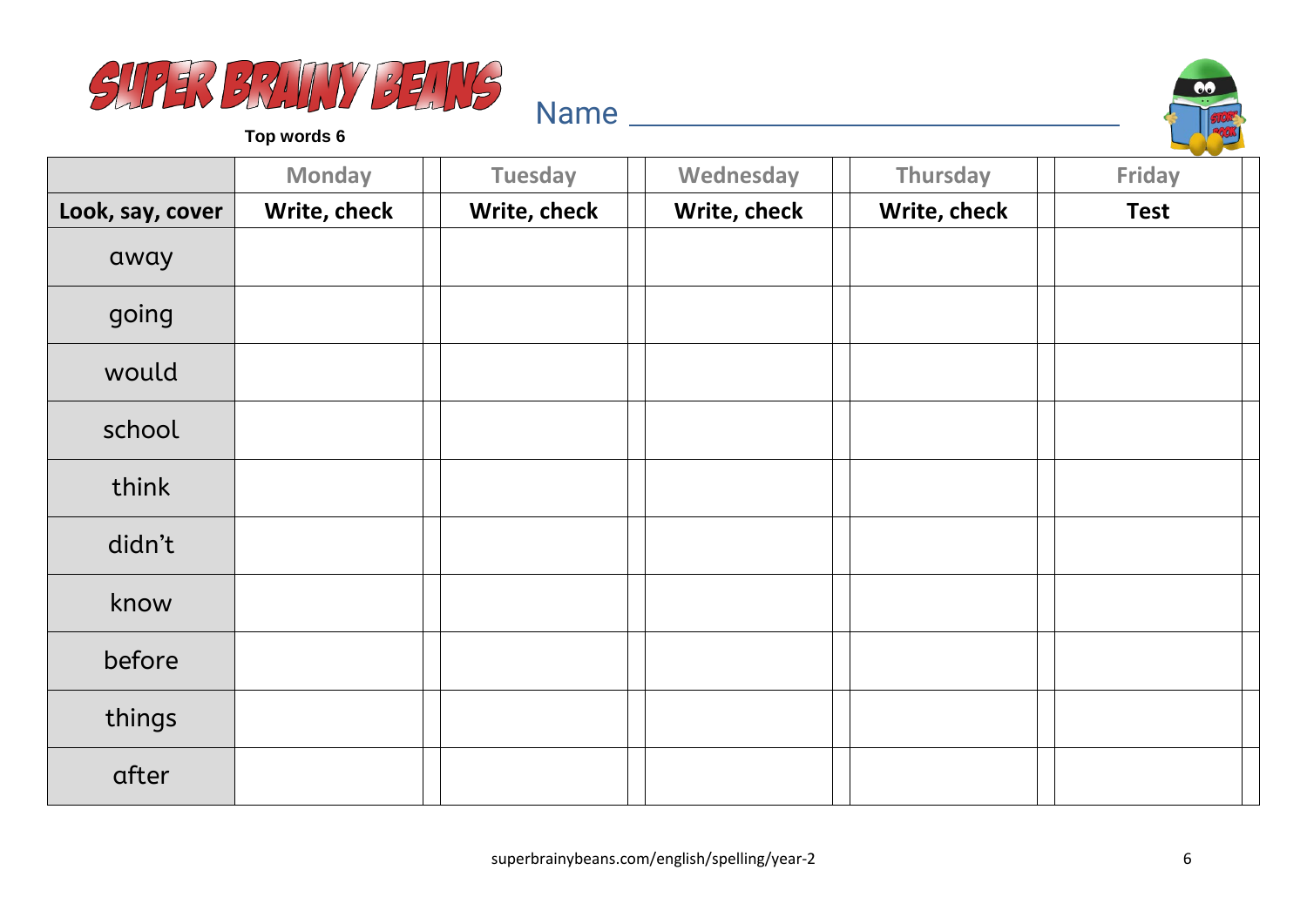



|                  | <b>Monday</b> | <b>Tuesday</b> | Wednesday    | Thursday     | Friday      |
|------------------|---------------|----------------|--------------|--------------|-------------|
| Look, say, cover | Write, check  | Write, check   | Write, check | Write, check | <b>Test</b> |
| wanted           |               |                |              |              |             |
| eat              |               |                |              |              |             |
| everyone         |               |                |              |              |             |
| has              |               |                |              |              |             |
| thought          |               |                |              |              |             |
| round            |               |                |              |              |             |
| trees            |               |                |              |              |             |
| shouted          |               |                |              |              |             |
| through          |               |                |              |              |             |
| been             |               |                |              |              |             |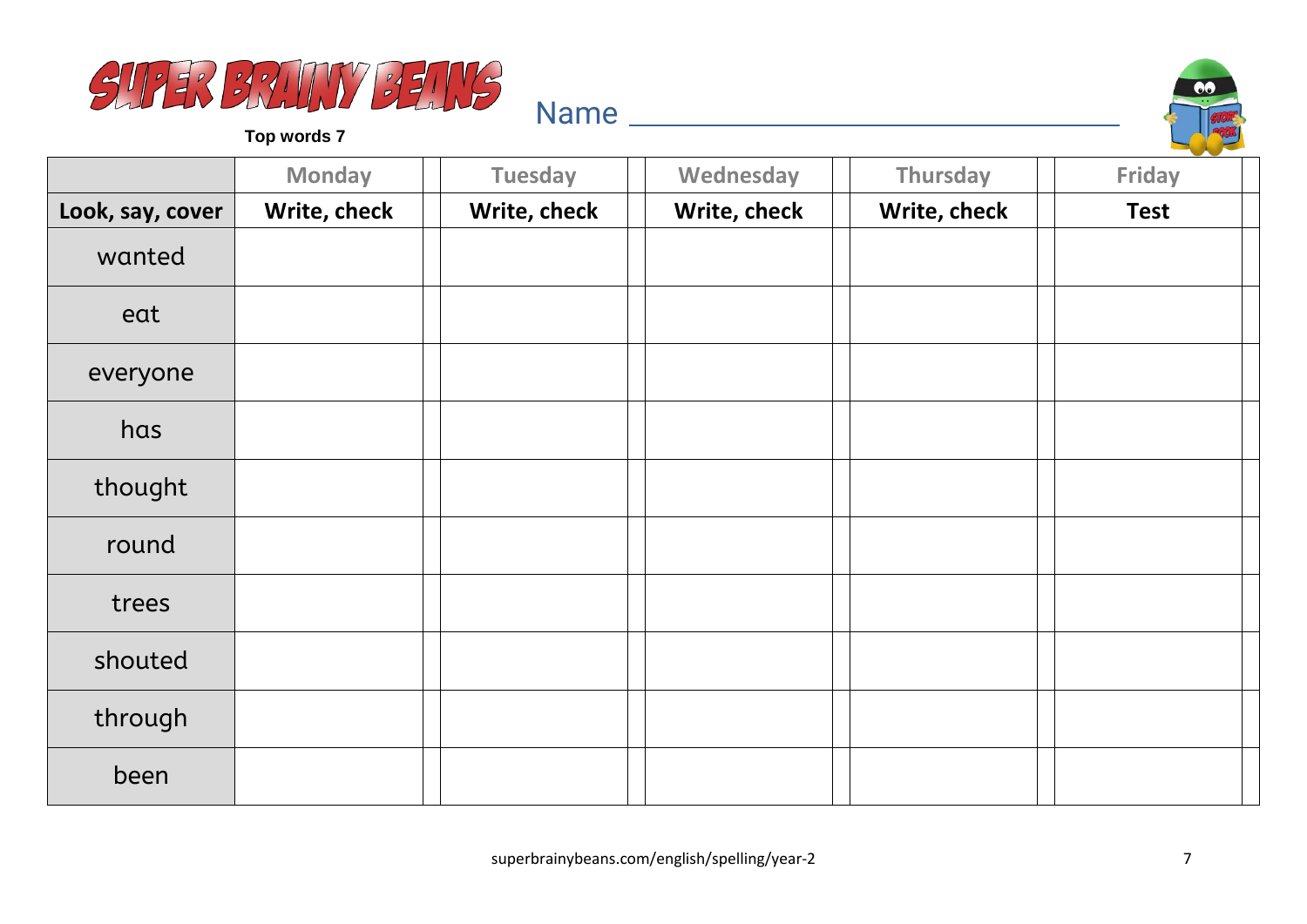



|                  | <b>Monday</b> | <b>Tuesday</b> | Wednesday    | Thursday     | <b>Friday</b> |
|------------------|---------------|----------------|--------------|--------------|---------------|
| Look, say, cover | Write, check  | Write, check   | Write, check | Write, check | <b>Test</b>   |
| must             |               |                |              |              |               |
| began            |               |                |              |              |               |
| never            |               |                |              |              |               |
| next             |               |                |              |              |               |
| need             |               |                |              |              |               |
| round            |               |                |              |              |               |
| that's           |               |                |              |              |               |
| baby             |               |                |              |              |               |
| gave             |               |                |              |              |               |
| mouse            |               |                |              |              |               |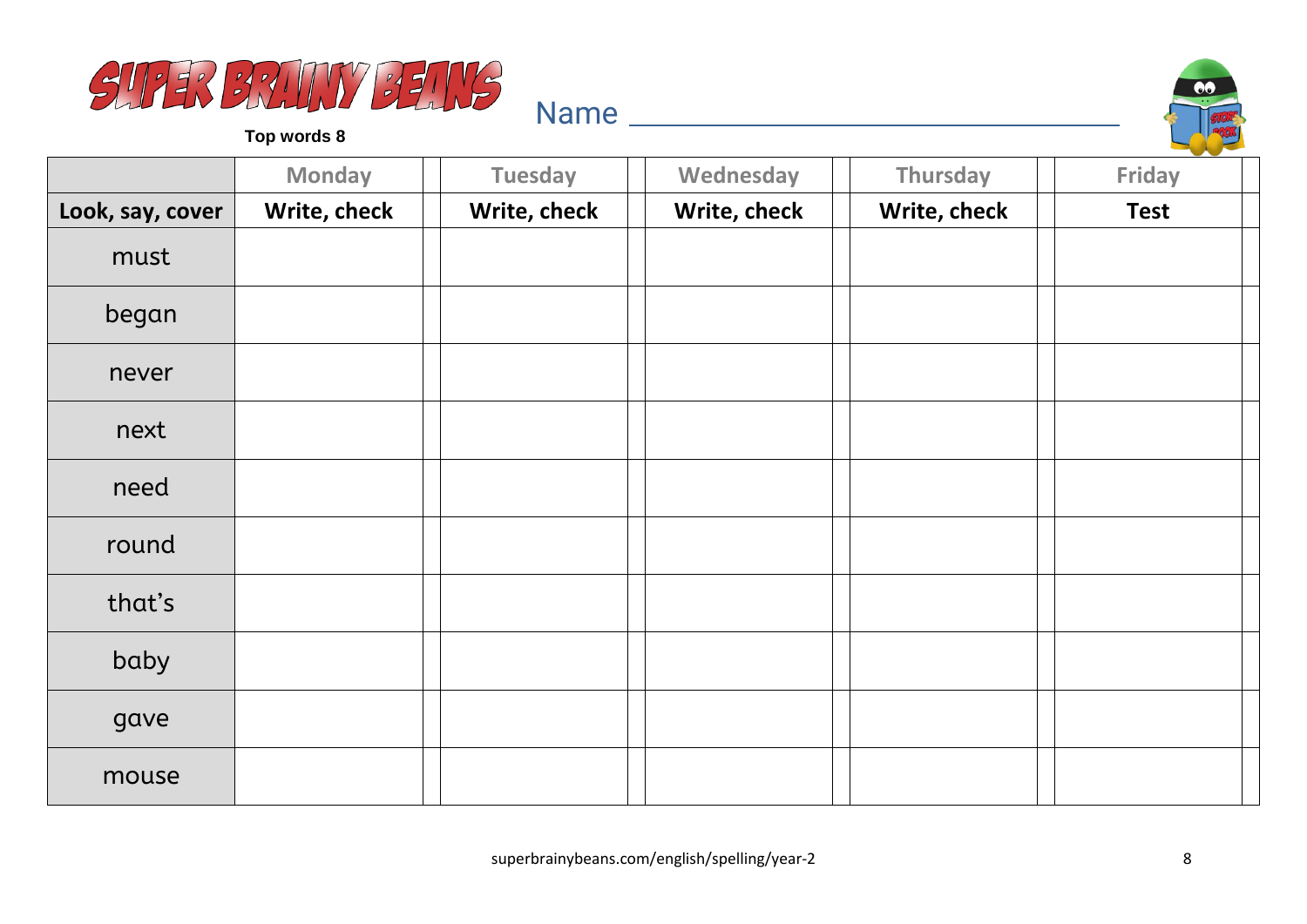



|                  | <b>Monday</b> | <b>Tuesday</b> | Wednesday    | Thursday     | <b>Friday</b> |
|------------------|---------------|----------------|--------------|--------------|---------------|
| Look, say, cover | Write, check  | Write, check   | Write, check | Write, check | <b>Test</b>   |
| something        |               |                |              |              |               |
| found            |               |                |              |              |               |
| narrator         |               |                |              |              |               |
| l've             |               |                |              |              |               |
| around           |               |                |              |              |               |
| animals          |               |                |              |              |               |
| stop             |               |                |              |              |               |
| laughed          |               |                |              |              |               |
| let's            |               |                |              |              |               |
| suddenly         |               |                |              |              |               |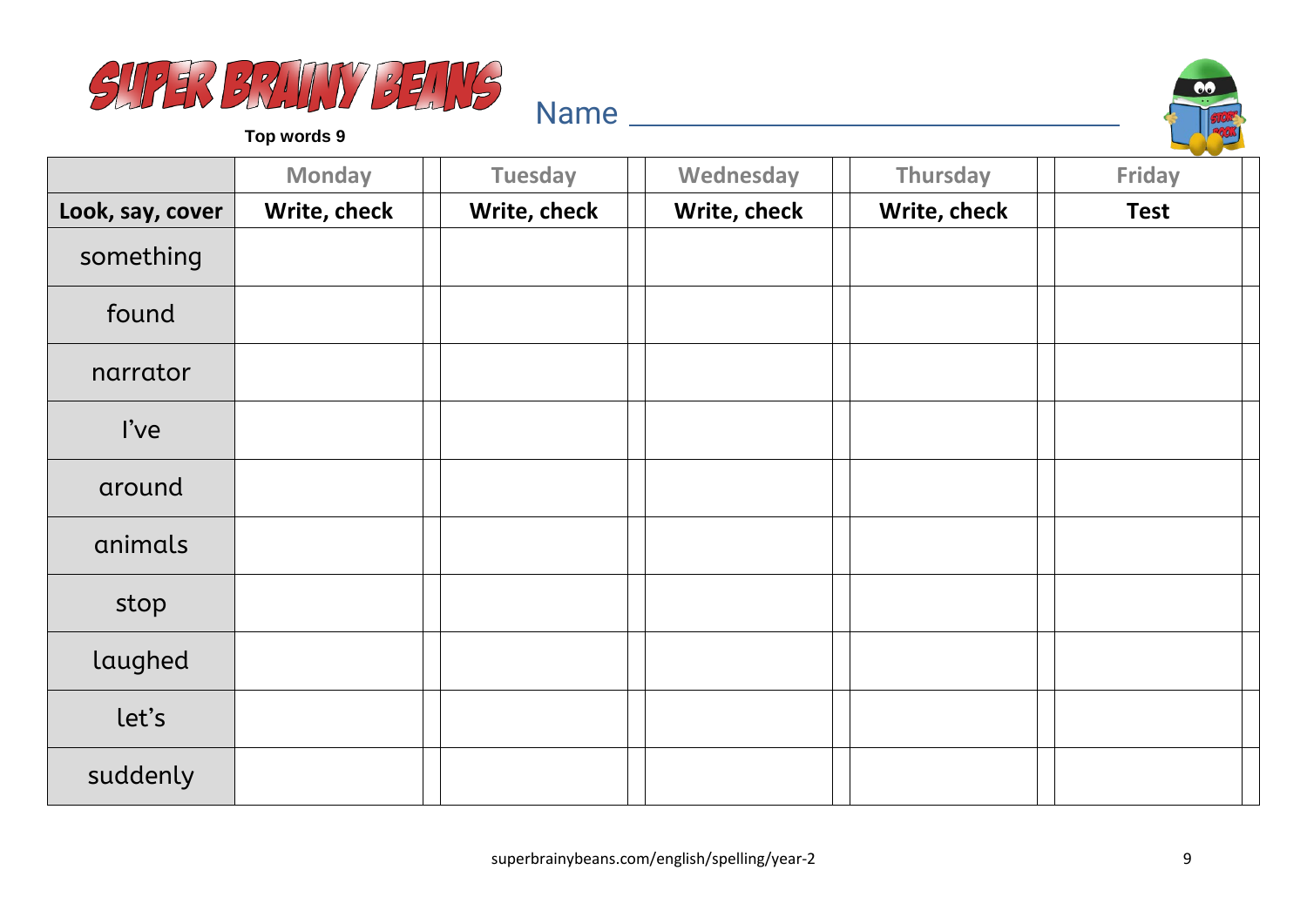



|                  | <b>Monday</b> | <b>Tuesday</b> | Wednesday    | Thursday     | Friday      |
|------------------|---------------|----------------|--------------|--------------|-------------|
| Look, say, cover | Write, check  | Write, check   | Write, check | Write, check | <b>Test</b> |
| another          |               |                |              |              |             |
| keep             |               |                |              |              |             |
| am               |               |                |              |              |             |
| gran             |               |                |              |              |             |
| place            |               |                |              |              |             |
| boat             |               |                |              |              |             |
| window           |               |                |              |              |             |
| sleep            |               |                |              |              |             |
| queen            |               |                |              |              |             |
| its              |               |                |              |              |             |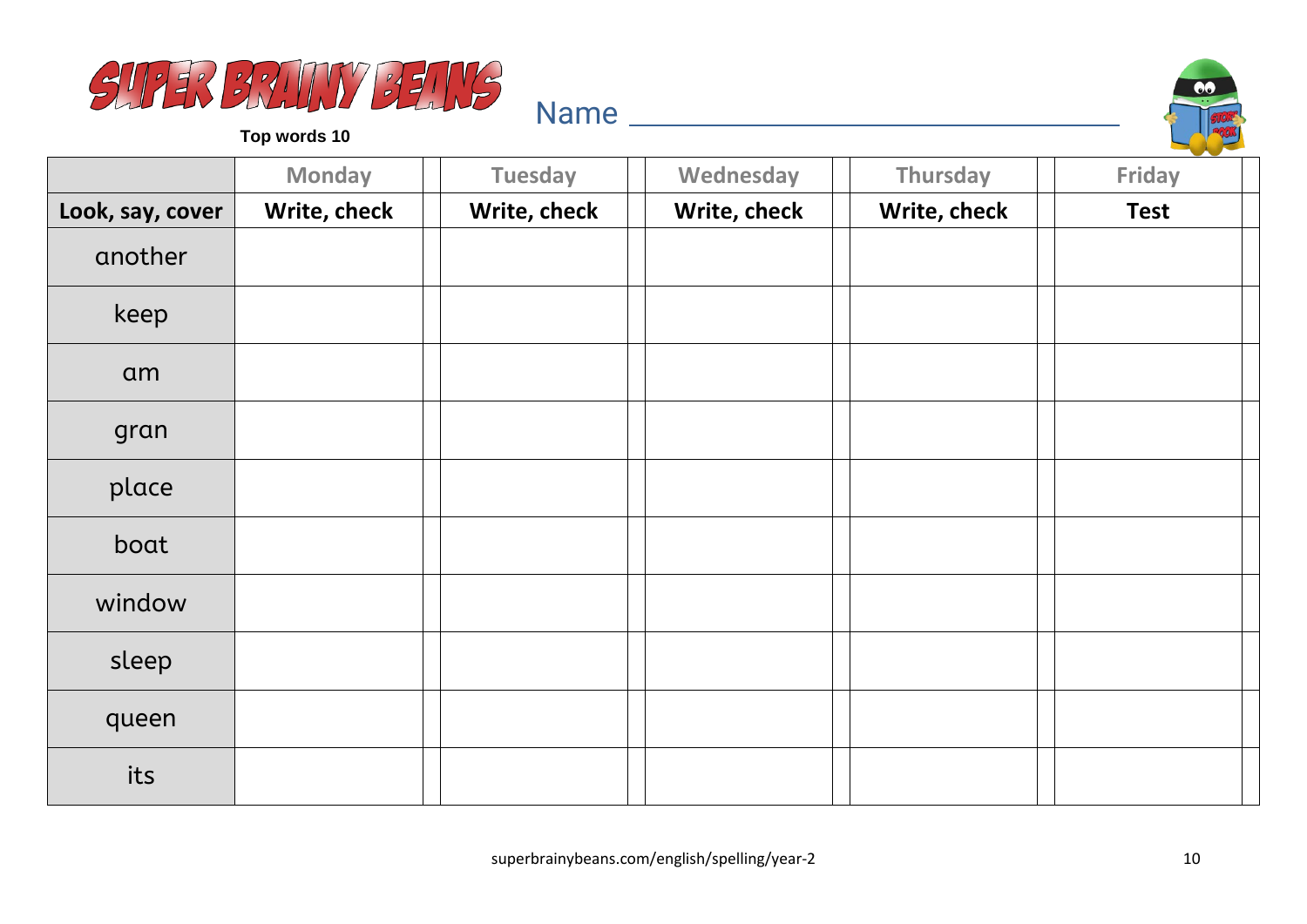



|                  | <b>Monday</b> | <b>Tuesday</b> | Wednesday    | Thursday     | $\sim$<br><b>Friday</b> |
|------------------|---------------|----------------|--------------|--------------|-------------------------|
| Look, say, cover | Write, check  | Write, check   | Write, check | Write, check | <b>Test</b>             |
| different        |               |                |              |              |                         |
| let              |               |                |              |              |                         |
| inside           |               |                |              |              |                         |
| any              |               |                |              |              |                         |
| tea              |               |                |              |              |                         |
| eyes             |               |                |              |              |                         |
| window           |               |                |              |              |                         |
| dark             |               |                |              |              |                         |
| grandad          |               |                |              |              |                         |
| there's          |               |                |              |              |                         |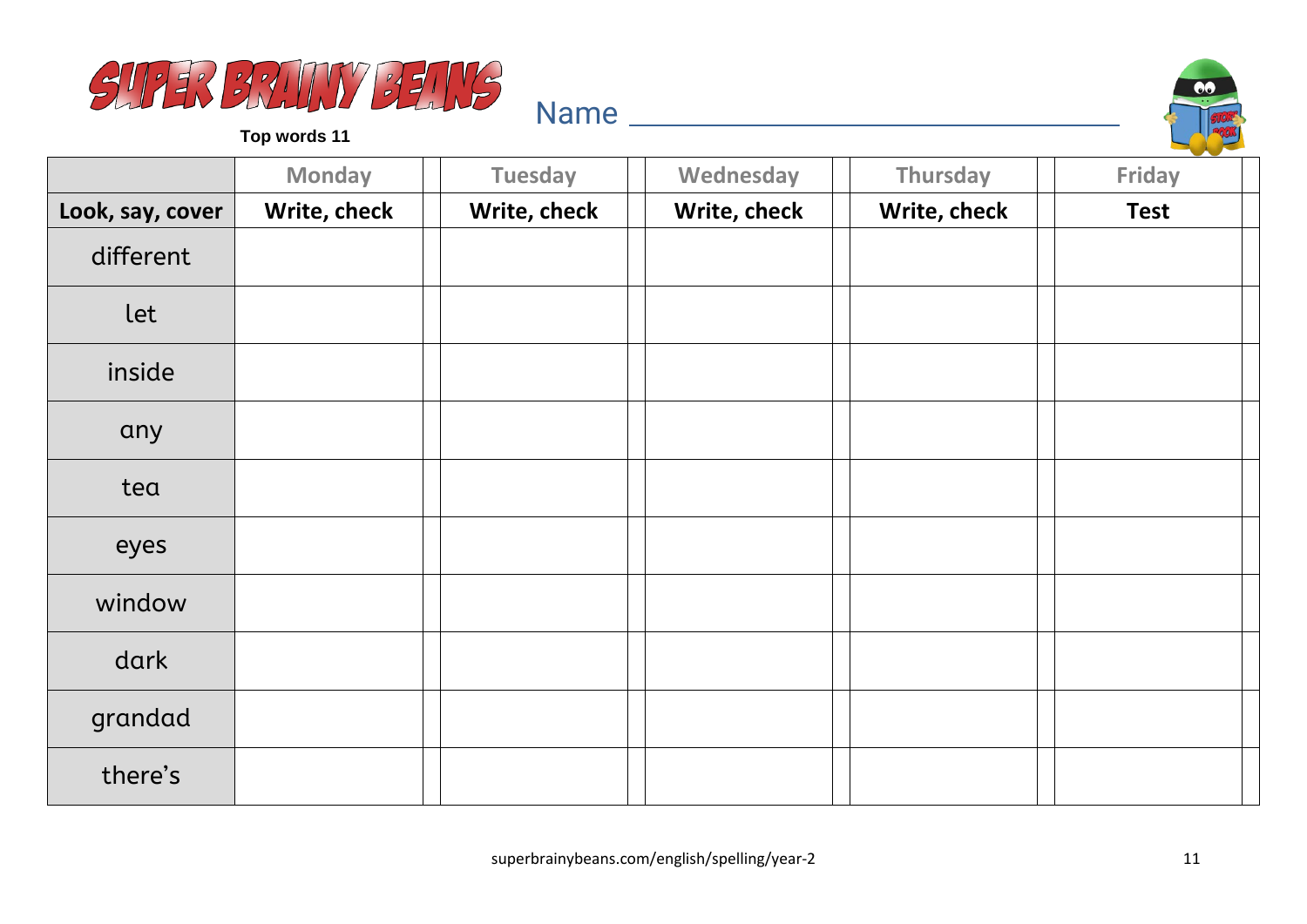



|                  | <b>Monday</b> | <b>Tuesday</b> | Wednesday    | Thursday     | Friday      |
|------------------|---------------|----------------|--------------|--------------|-------------|
| Look, say, cover | Write, check  | Write, check   | Write, check | Write, check | <b>Test</b> |
| looking          |               |                |              |              |             |
| than             |               |                |              |              |             |
| best             |               |                |              |              |             |
| across           |               |                |              |              |             |
| gone             |               |                |              |              |             |
| hard             |               |                |              |              |             |
| really           |               |                |              |              |             |
| wind             |               |                |              |              |             |
| wish             |               |                |              |              |             |
| floppy           |               |                |              |              |             |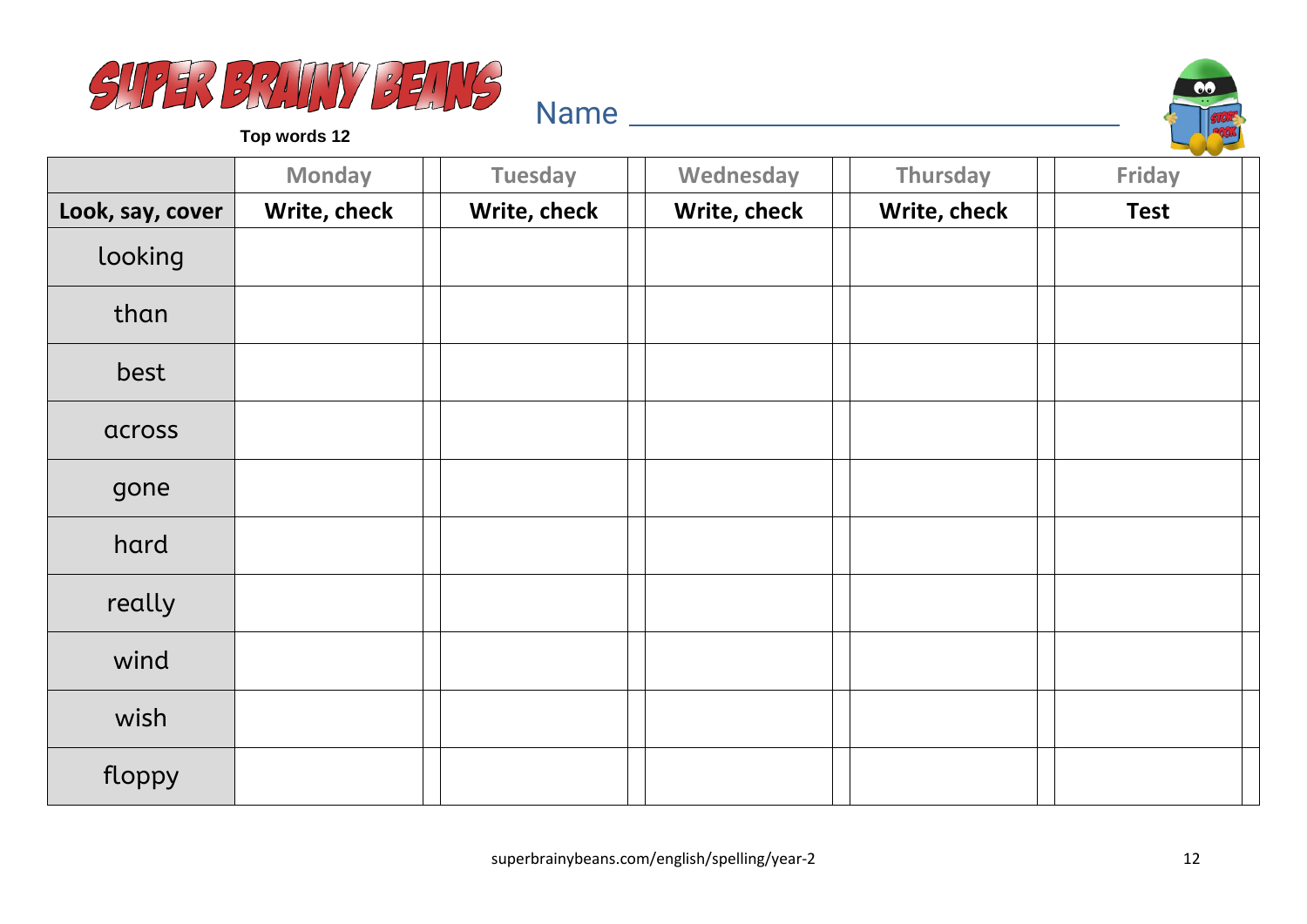



|                  | <b>Monday</b> | <b>Tuesday</b> | Wednesday    | Thursday     | $\sim$<br><b>Friday</b> |
|------------------|---------------|----------------|--------------|--------------|-------------------------|
| Look, say, cover | Write, check  | Write, check   | Write, check | Write, check | <b>Test</b>             |
| eggs             |               |                |              |              |                         |
| please           |               |                |              |              |                         |
| stopped          |               |                |              |              |                         |
| ever             |               |                |              |              |                         |
| miss             |               |                |              |              |                         |
| park             |               |                |              |              |                         |
| lived            |               |                |              |              |                         |
| birds            |               |                |              |              |                         |
| rabbit           |               |                |              |              |                         |
| coming           |               |                |              |              |                         |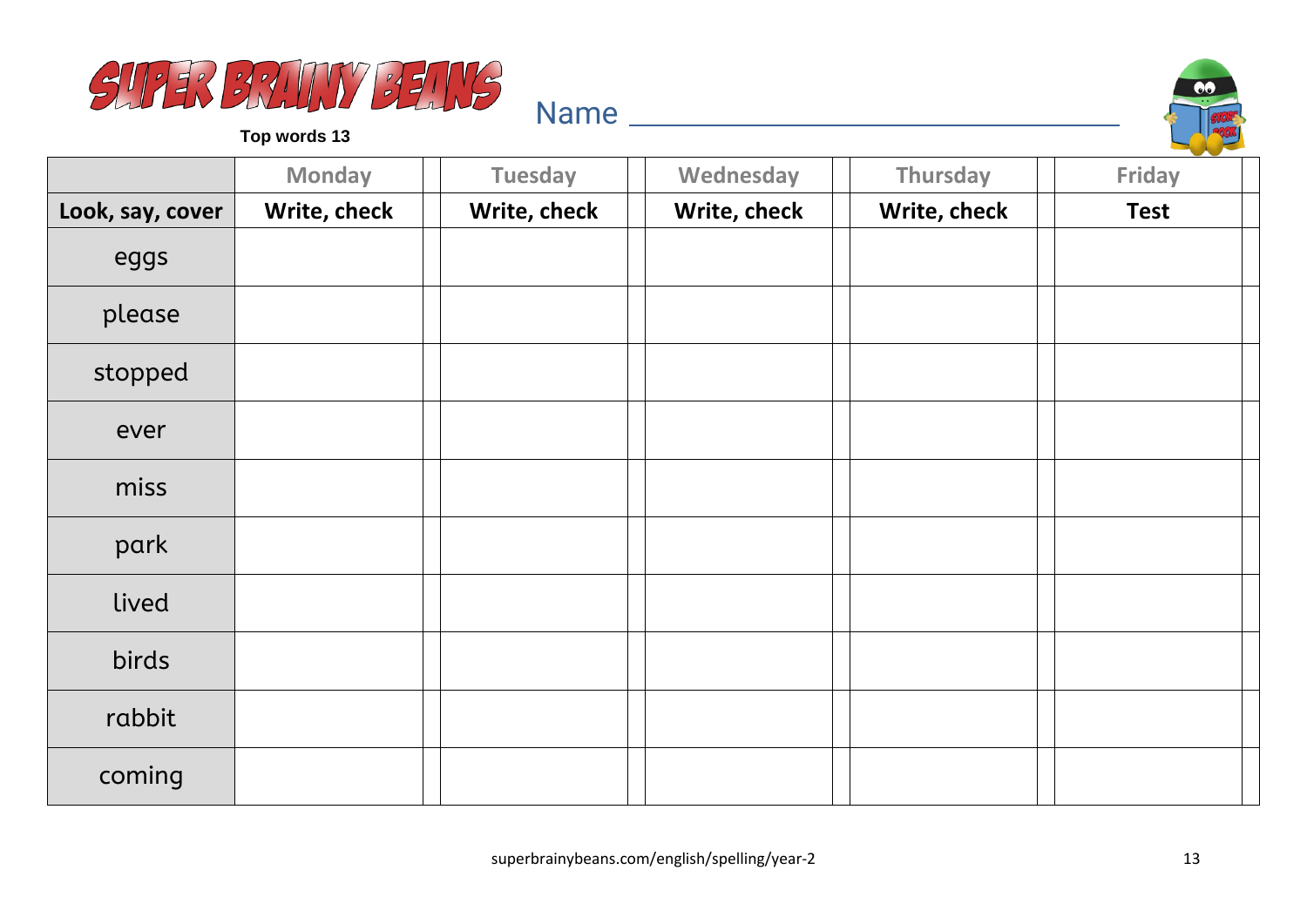



|                  | <b>Monday</b> | <b>Tuesday</b> | Wednesday    | Thursday     | Friday      |
|------------------|---------------|----------------|--------------|--------------|-------------|
| Look, say, cover | Write, check  | Write, check   | Write, check | Write, check | <b>Test</b> |
| river            |               |                |              |              |             |
| liked            |               |                |              |              |             |
| looks            |               |                |              |              |             |
| use              |               |                |              |              |             |
| along            |               |                |              |              |             |
| plants           |               |                |              |              |             |
| dragon           |               |                |              |              |             |
| pulled           |               |                |              |              |             |
| lots             |               |                |              |              |             |
| once             |               |                |              |              |             |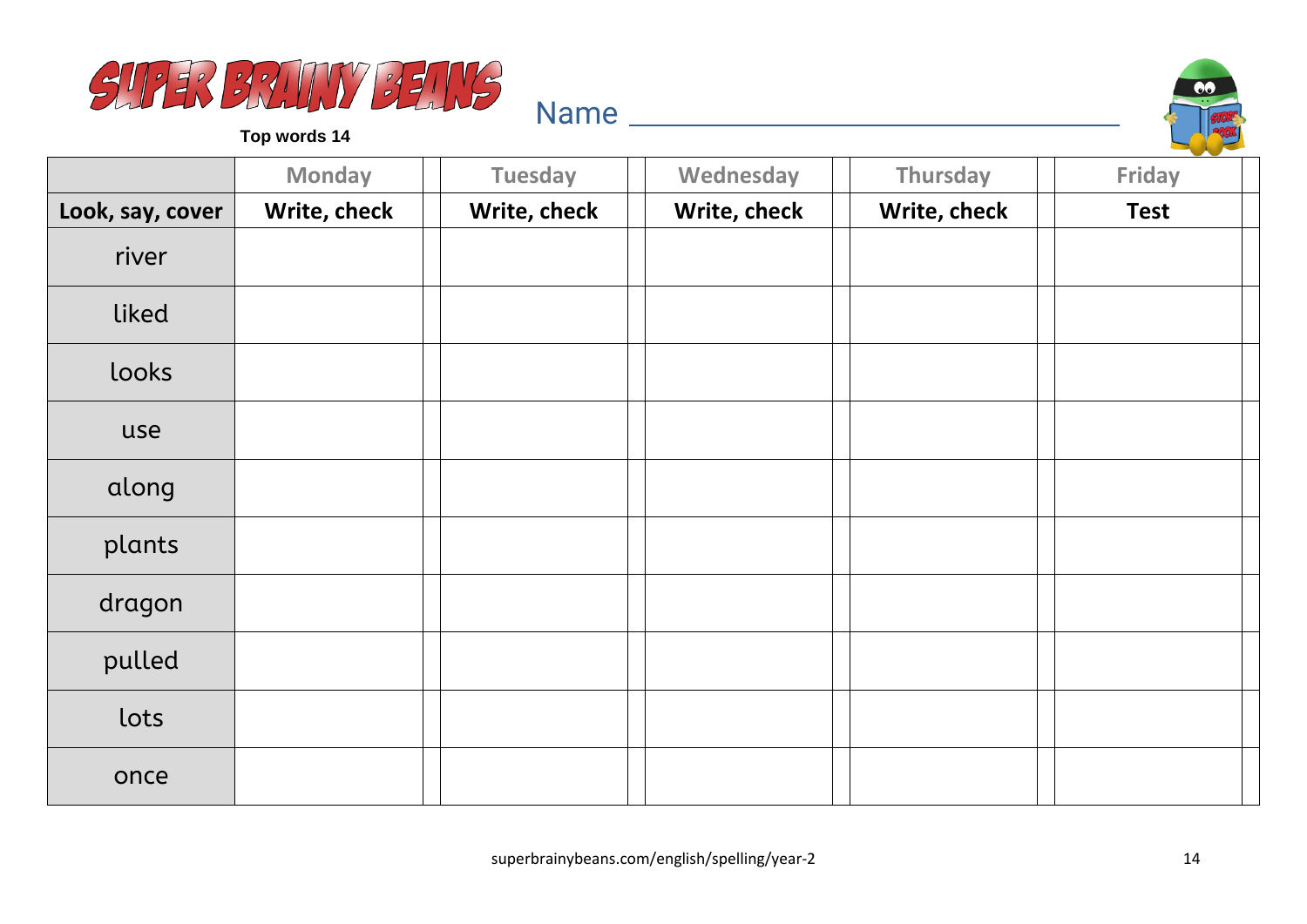



**Words with silent w**

|                  | <b>Monday</b> | <b>Tuesday</b> | Wednesday    | Thursday     | Friday      |
|------------------|---------------|----------------|--------------|--------------|-------------|
| Look, say, cover | Write, check  | Write, check   | Write, check | Write, check | <b>Test</b> |
| write            |               |                |              |              |             |
| written          |               |                |              |              |             |
| wrote            |               |                |              |              |             |
| wrong            |               |                |              |              |             |
| wrap             |               |                |              |              |             |
| wrist            |               |                |              |              |             |
| wreck            |               |                |              |              |             |
| wrestle          |               |                |              |              |             |
| wriggle          |               |                |              |              |             |
| wren             |               |                |              |              |             |

Name and the set of the set of the set of the set of the set of the set of the set of the set of the set of the set of the set of the set of the set of the set of the set of the set of the set of the set of the set of the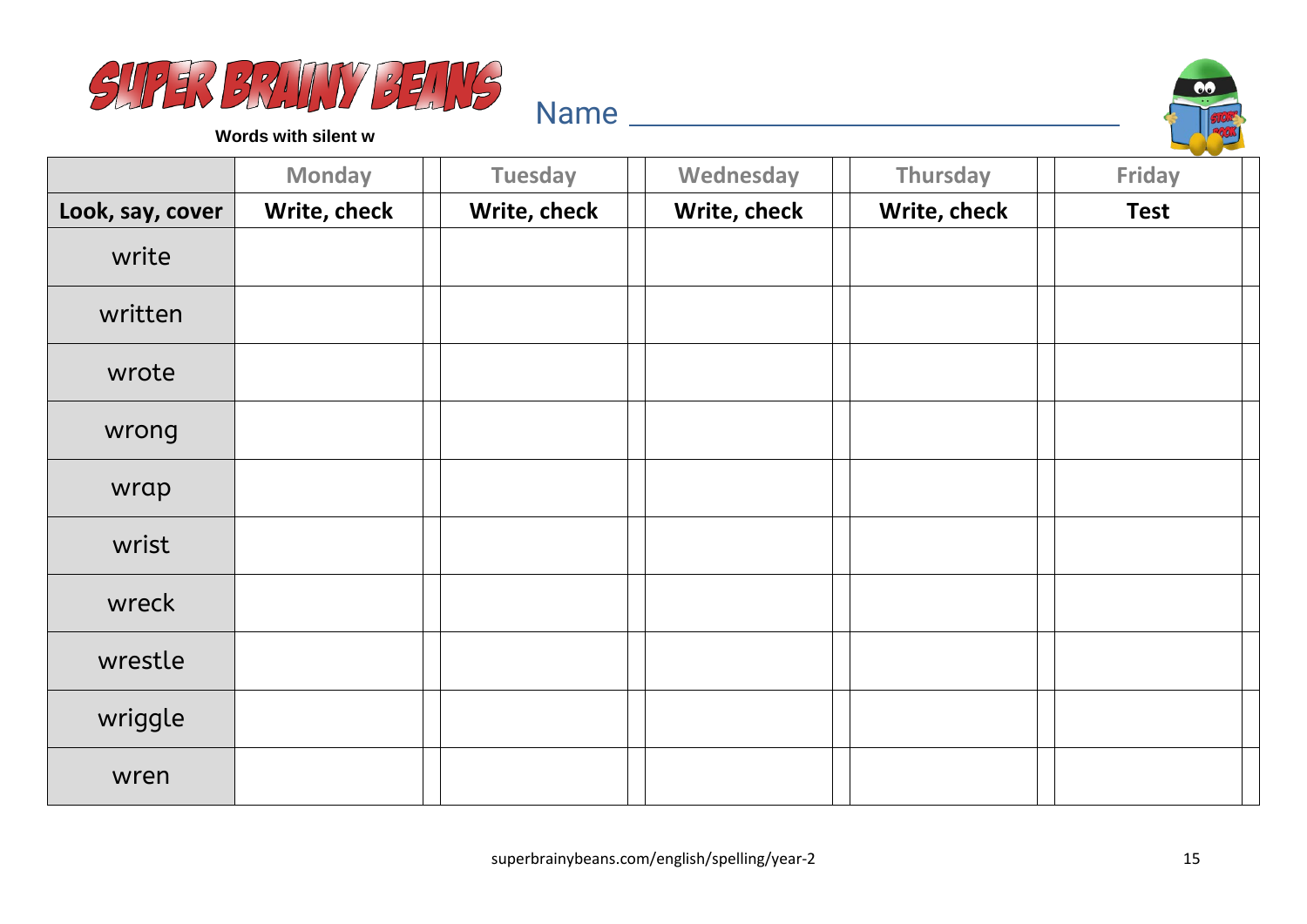



**Words with silent k & g**

|                  | <b>Monday</b> | <b>Tuesday</b> | Wednesday    | <b>Thursday</b> | Friday      |
|------------------|---------------|----------------|--------------|-----------------|-------------|
| Look, say, cover | Write, check  | Write, check   | Write, check | Write, check    | <b>Test</b> |
| knock            |               |                |              |                 |             |
| know             |               |                |              |                 |             |
| knee             |               |                |              |                 |             |
| knitting         |               |                |              |                 |             |
| knife            |               |                |              |                 |             |
| gnat             |               |                |              |                 |             |
| gnaw             |               |                |              |                 |             |
| gnash            |               |                |              |                 |             |
| gnome            |               |                |              |                 |             |
| gnarled          |               |                |              |                 |             |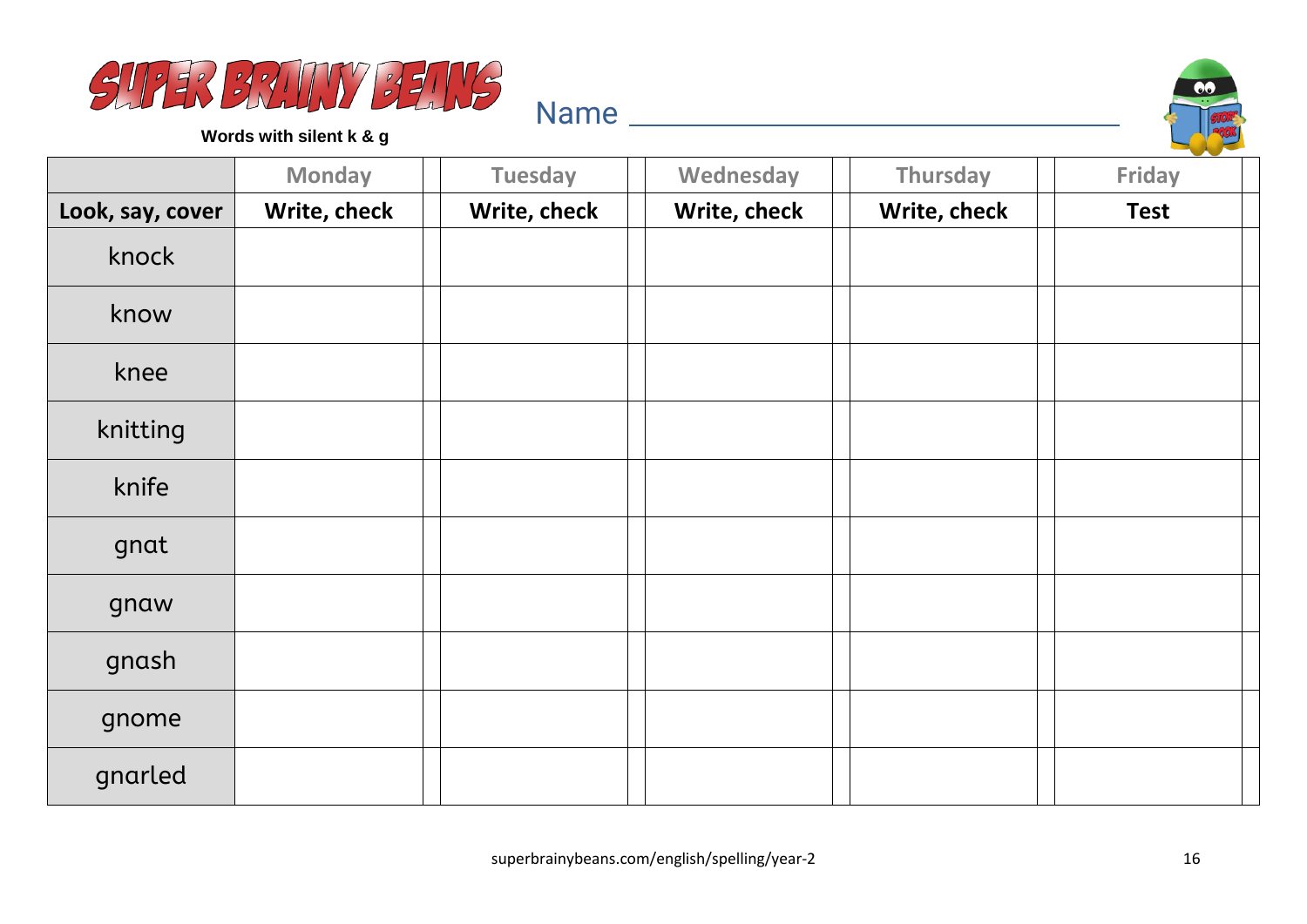



**Homophones 1**

|                  | <b>Monday</b> | <b>Tuesday</b> | Wednesday    | Thursday     | <b>Friday</b> |
|------------------|---------------|----------------|--------------|--------------|---------------|
| Look, say, cover | Write, check  | Write, check   | Write, check | Write, check | <b>Test</b>   |
| there            |               |                |              |              |               |
| their            |               |                |              |              |               |
| they're          |               |                |              |              |               |
| here             |               |                |              |              |               |
| hear             |               |                |              |              |               |
| see              |               |                |              |              |               |
| sea              |               |                |              |              |               |
| to               |               |                |              |              |               |
| too              |               |                |              |              |               |
| two              |               |                |              |              |               |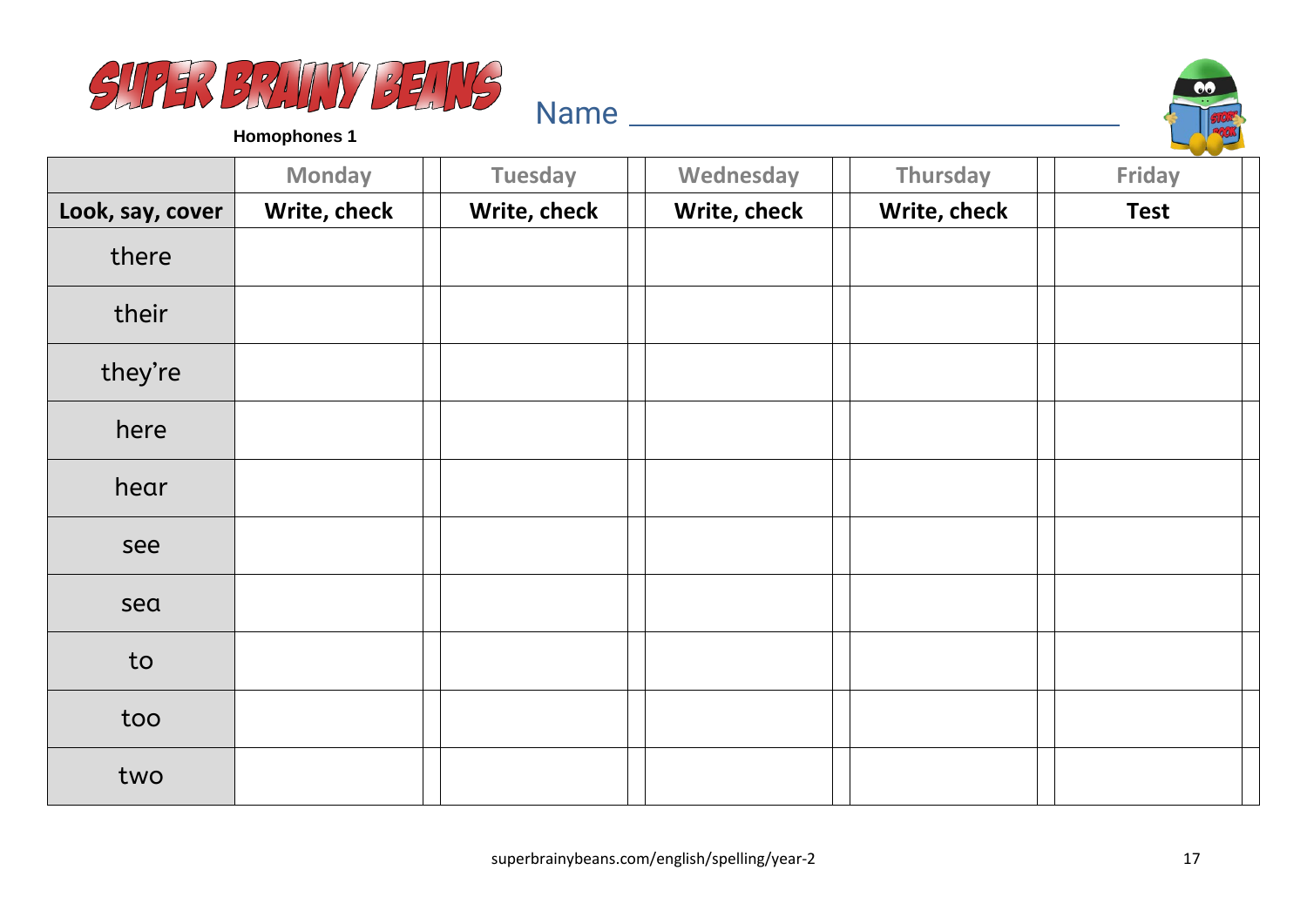



**Homophones 2**

|                  | <b>Monday</b> | <b>Tuesday</b> | Wednesday    | Thursday     | $\sim$<br>Friday |
|------------------|---------------|----------------|--------------|--------------|------------------|
| Look, say, cover | Write, check  | Write, check   | Write, check | Write, check | <b>Test</b>      |
| be               |               |                |              |              |                  |
| bee              |               |                |              |              |                  |
| quite            |               |                |              |              |                  |
| quiet            |               |                |              |              |                  |
| bare             |               |                |              |              |                  |
| bear             |               |                |              |              |                  |
| one              |               |                |              |              |                  |
| won              |               |                |              |              |                  |
| son              |               |                |              |              |                  |
| sun              |               |                |              |              |                  |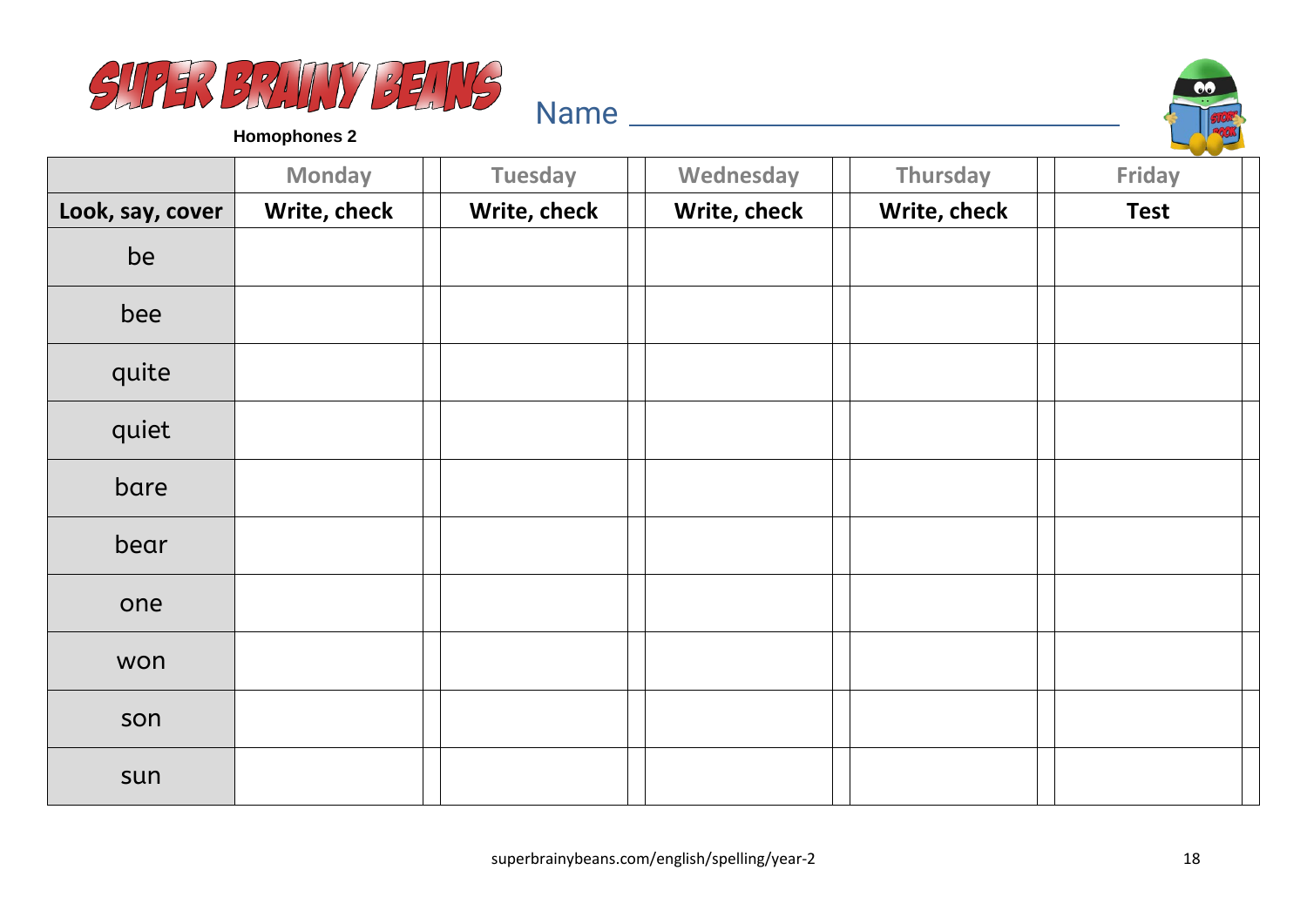



**Homophones 3**

|                  | <b>Monday</b> | <b>Tuesday</b> | Wednesday    | Thursday     | Friday      |
|------------------|---------------|----------------|--------------|--------------|-------------|
| Look, say, cover | Write, check  | Write, check   | Write, check | Write, check | <b>Test</b> |
| night            |               |                |              |              |             |
| knight           |               |                |              |              |             |
| blue             |               |                |              |              |             |
| blew             |               |                |              |              |             |
| hole             |               |                |              |              |             |
| whole            |               |                |              |              |             |
| because          |               |                |              |              |             |
| SO               |               |                |              |              |             |
| that             |               |                |              |              |             |
| or               |               |                |              |              |             |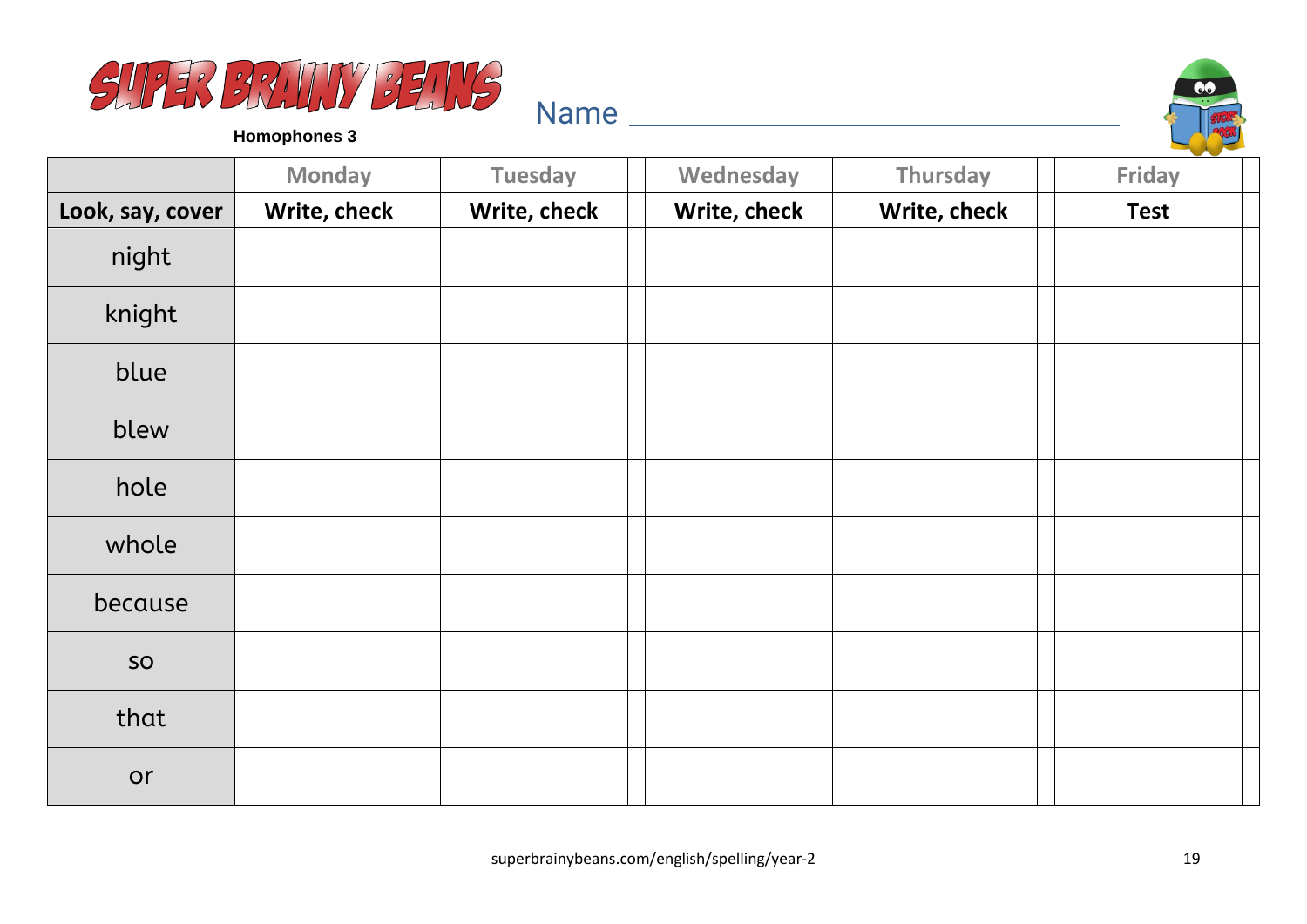



**Adding ed er est to root words ending with y**

|                  | <b>Monday</b> | <b>Tuesday</b> | Wednesday    | Thursday     | Friday      |
|------------------|---------------|----------------|--------------|--------------|-------------|
| Look, say, cover | Write, check  | Write, check   | Write, check | Write, check | <b>Test</b> |
| copier           |               |                |              |              |             |
| copied           |               |                |              |              |             |
| happier          |               |                |              |              |             |
| happiest         |               |                |              |              |             |
| cried            |               |                |              |              |             |
| replied          |               |                |              |              |             |
| tried            |               |                |              |              |             |
| dried            |               |                |              |              |             |
| driest           |               |                |              |              |             |
| funnier          |               |                |              |              |             |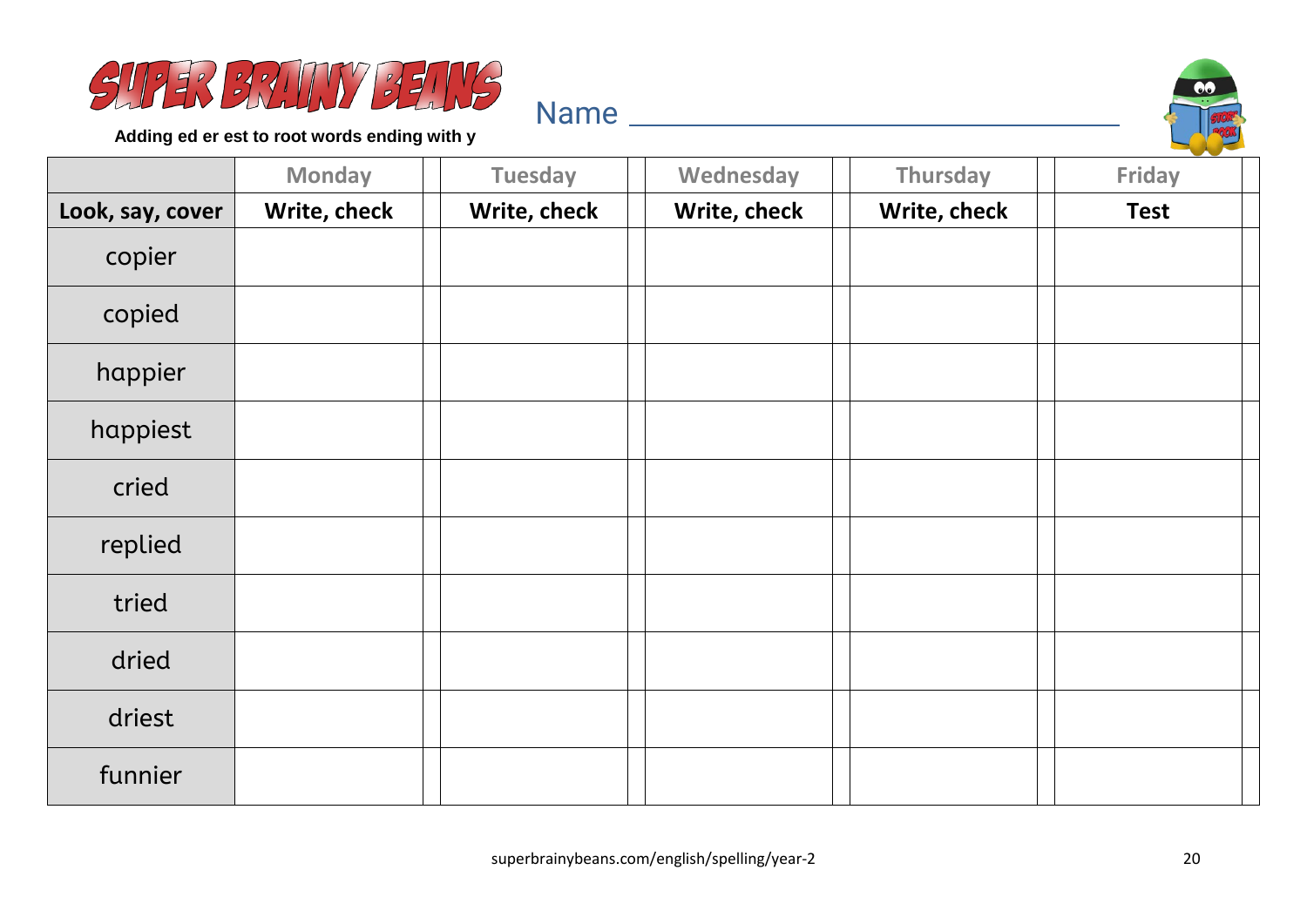



**Adding ing to root word ending with y**

|                  | <b>Monday</b> | <b>Tuesday</b> | Wednesday    | Thursday     | Friday      |
|------------------|---------------|----------------|--------------|--------------|-------------|
| Look, say, cover | Write, check  | Write, check   | Write, check | Write, check | <b>Test</b> |
| copying          |               |                |              |              |             |
| crying           |               |                |              |              |             |
| replying         |               |                |              |              |             |
| marrying         |               |                |              |              |             |
| carrying         |               |                |              |              |             |
| flying           |               |                |              |              |             |
| trying           |               |                |              |              |             |
| drying           |               |                |              |              |             |
| skiing           |               |                |              |              |             |
| taxiing          |               |                |              |              |             |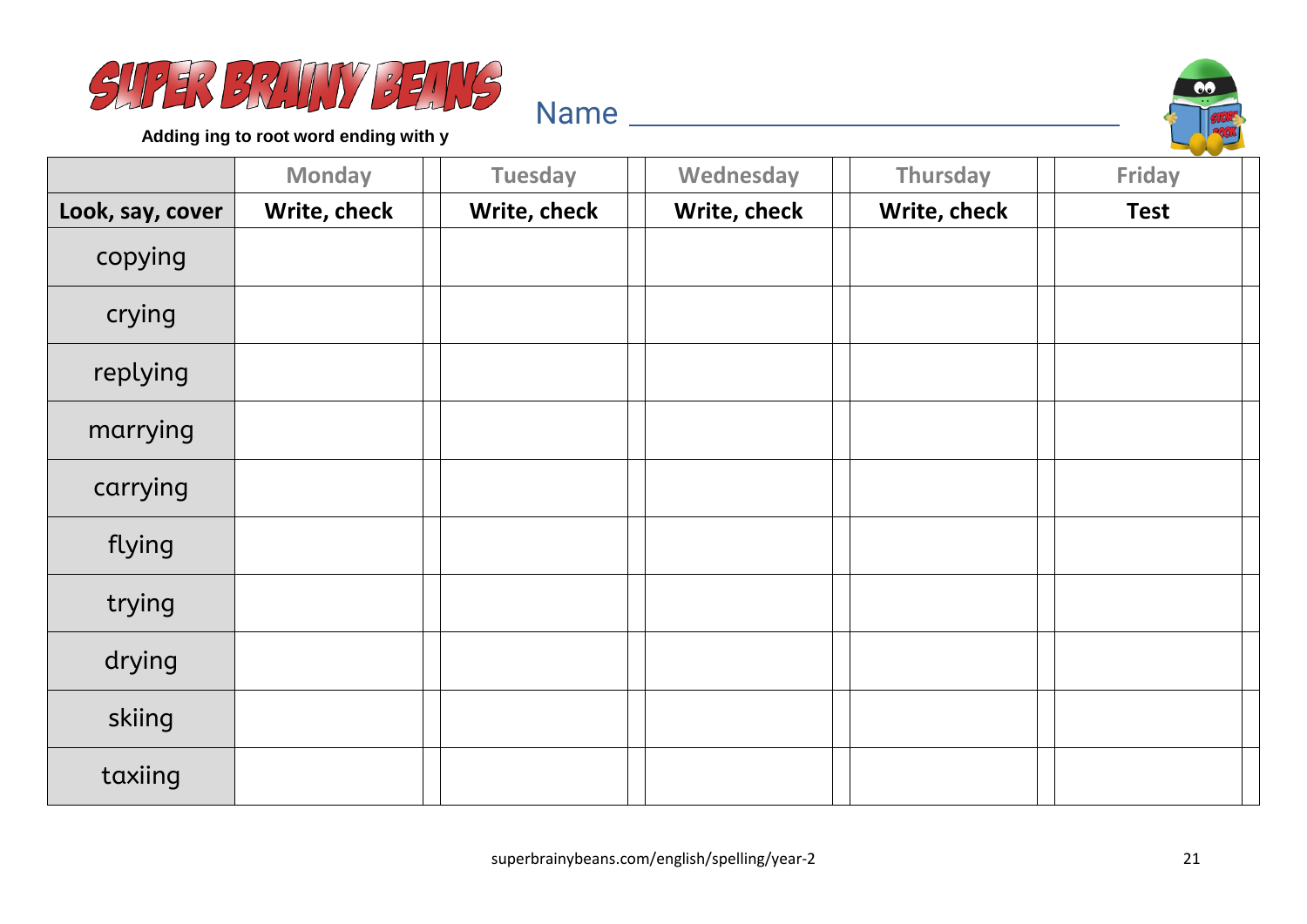



**Adding ing ed er est y to root words ending with e**

|                  | <b>Monday</b> | <b>Tuesday</b> | Wednesday    | Thursday     | Friday      |
|------------------|---------------|----------------|--------------|--------------|-------------|
| Look, say, cover | Write, check  | Write, check   | Write, check | Write, check | <b>Test</b> |
| hiking           |               |                |              |              |             |
| hiked            |               |                |              |              |             |
| hiker            |               |                |              |              |             |
| nicer            |               |                |              |              |             |
| nicest           |               |                |              |              |             |
| shiny            |               |                |              |              |             |
| being            |               |                |              |              |             |
| shining          |               |                |              |              |             |
| scary            |               |                |              |              |             |
| scaring          |               |                |              |              |             |

Name and the second state of the second state of the second state  $\sim$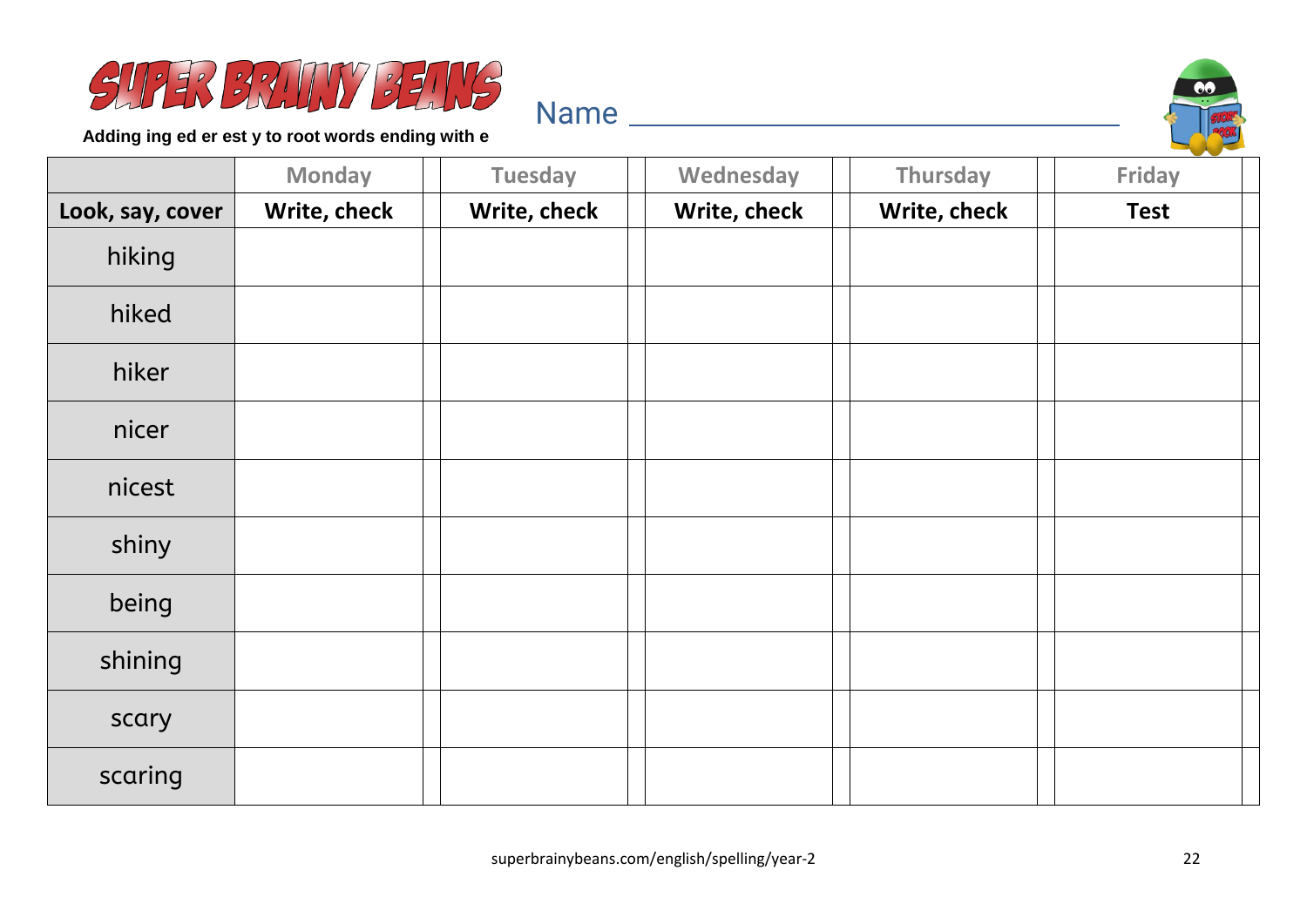



**Adding ing ed er est y**

|                  | <b>Monday</b> | <b>Tuesday</b> | Wednesday    | Thursday     | Friday      |
|------------------|---------------|----------------|--------------|--------------|-------------|
| Look, say, cover | Write, check  | Write, check   | Write, check | Write, check | <b>Test</b> |
| patting          |               |                |              |              |             |
| patted           |               |                |              |              |             |
| humming          |               |                |              |              |             |
| hummed           |               |                |              |              |             |
| dropping         |               |                |              |              |             |
| dropped          |               |                |              |              |             |
| sadder           |               |                |              |              |             |
| saddest          |               |                |              |              |             |
| runner           |               |                |              |              |             |
| runny            |               |                |              |              |             |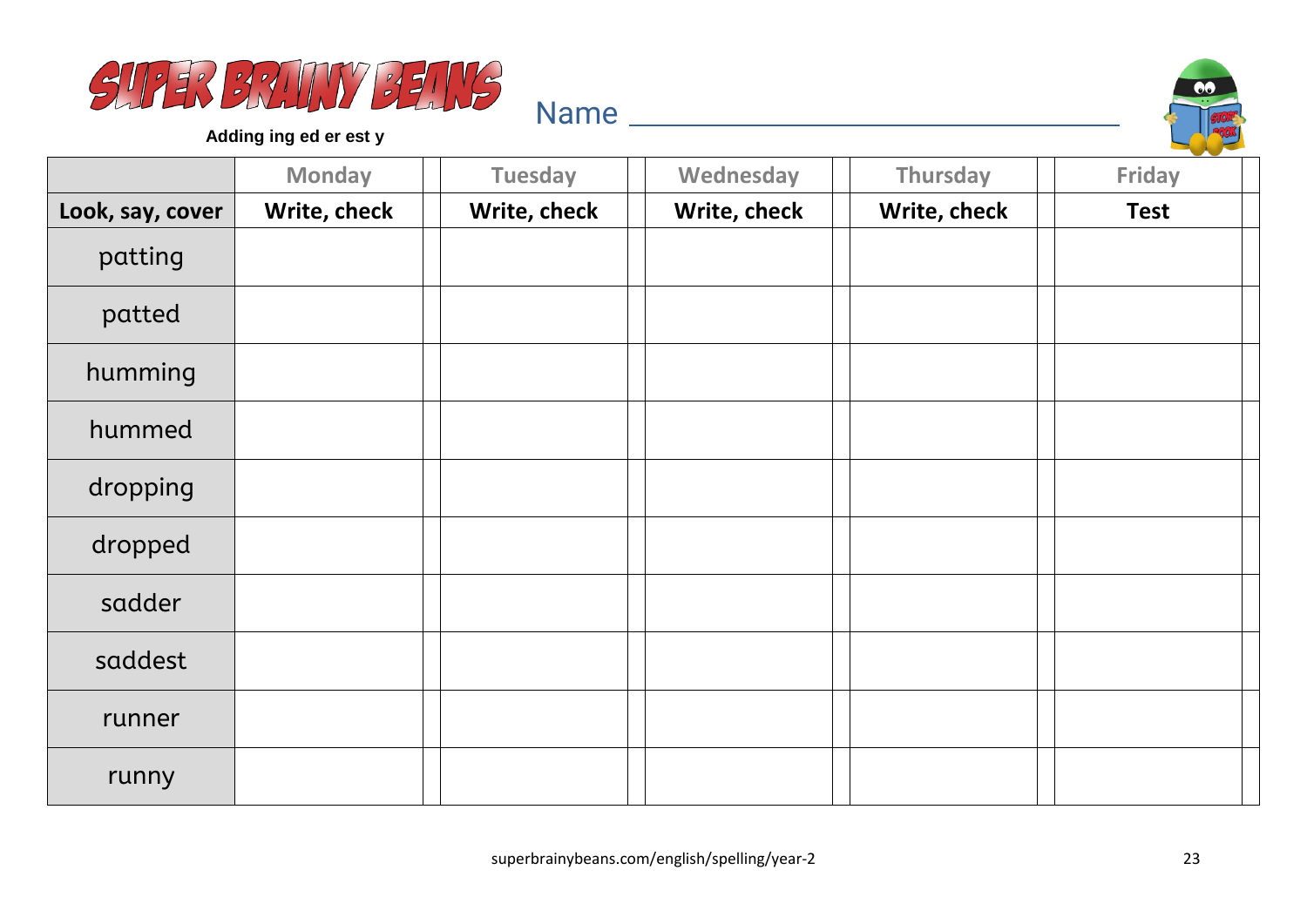



**Suffixes – ment ness ful**

|                  | <b>Monday</b> | <b>Tuesday</b> | Wednesday    | Thursday     | Friday      |
|------------------|---------------|----------------|--------------|--------------|-------------|
| Look, say, cover | Write, check  | Write, check   | Write, check | Write, check | <b>Test</b> |
| enjoyment        |               |                |              |              |             |
| sadness          |               |                |              |              |             |
| careful          |               |                |              |              |             |
| playful          |               |                |              |              |             |
| plainness        |               |                |              |              |             |
| argument         |               |                |              |              |             |
| merriment        |               |                |              |              |             |
| happiness        |               |                |              |              |             |
| plentiful        |               |                |              |              |             |
| cheerful         |               |                |              |              |             |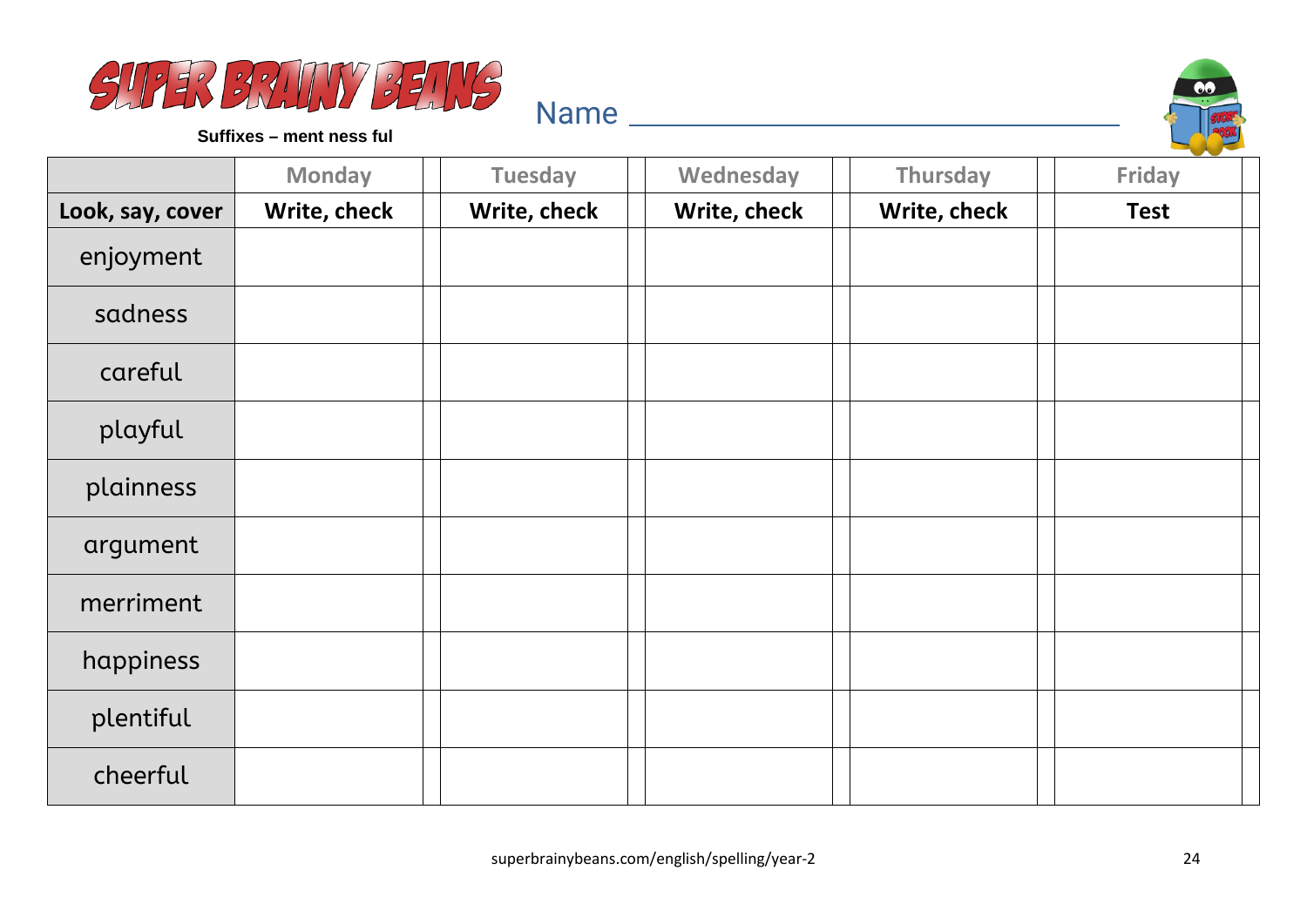



**Suffixes – less & ly**

|                  | <b>Monday</b> | <b>Tuesday</b> | Wednesday    | Thursday     | __<br><b>Friday</b> |
|------------------|---------------|----------------|--------------|--------------|---------------------|
| Look, say, cover | Write, check  | Write, check   | Write, check | Write, check | <b>Test</b>         |
| badly            |               |                |              |              |                     |
| hopeless         |               |                |              |              |                     |
| penniless        |               |                |              |              |                     |
| happily          |               |                |              |              |                     |
| lovely           |               |                |              |              |                     |
| joyless          |               |                |              |              |                     |
| slowly           |               |                |              |              |                     |
| quickly          |               |                |              |              |                     |
| careless         |               |                |              |              |                     |
| fearless         |               |                |              |              |                     |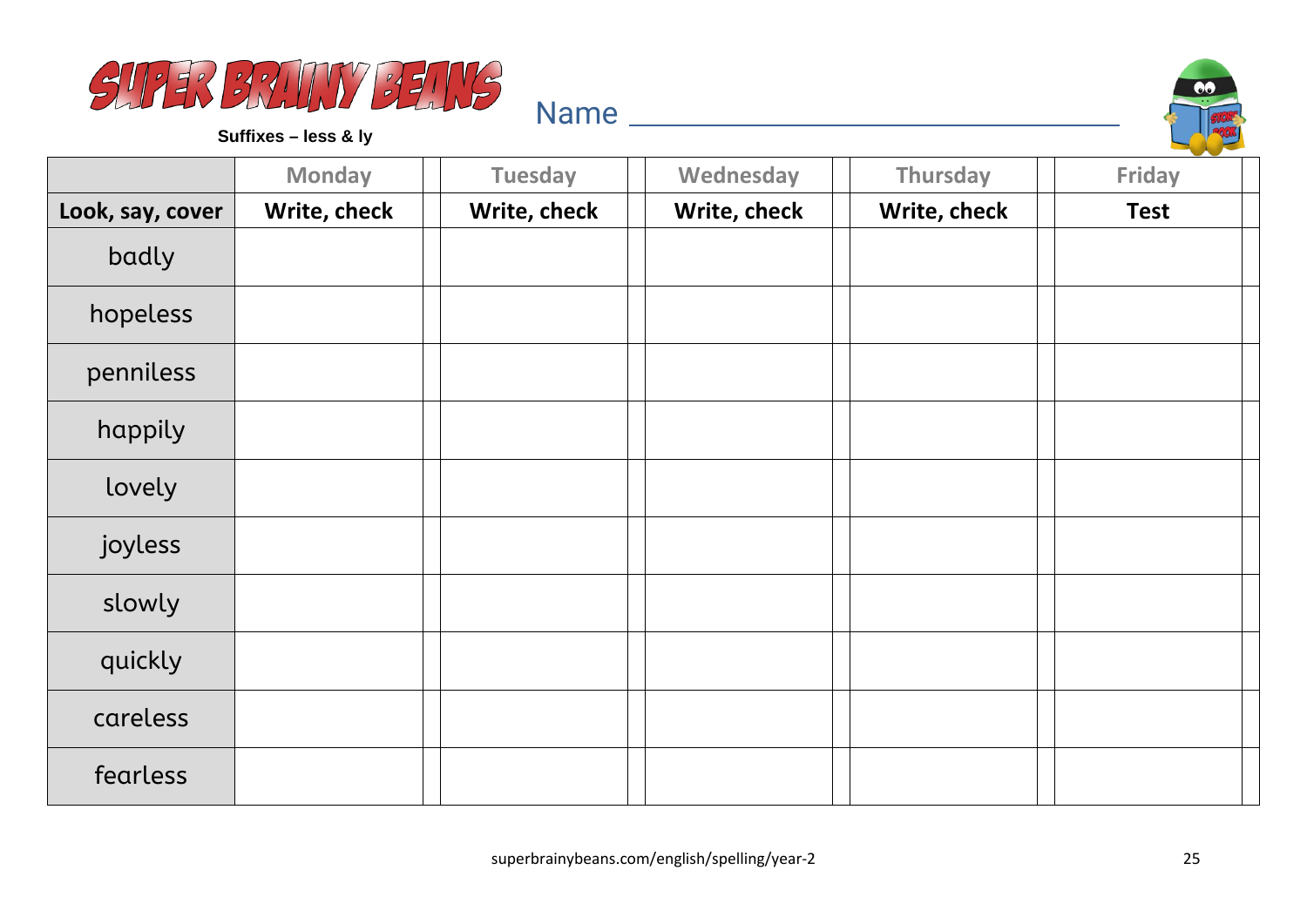



**Suffix – tion**

|                  | <b>Monday</b> | <b>Tuesday</b> | Wednesday    | Thursday     | and the state of the con-<br>Friday |
|------------------|---------------|----------------|--------------|--------------|-------------------------------------|
| Look, say, cover | Write, check  | Write, check   | Write, check | Write, check | <b>Test</b>                         |
| station          |               |                |              |              |                                     |
| action           |               |                |              |              |                                     |
| motion           |               |                |              |              |                                     |
| national         |               |                |              |              |                                     |
| section          |               |                |              |              |                                     |
| addition         |               |                |              |              |                                     |
| subtraction      |               |                |              |              |                                     |
| direction        |               |                |              |              |                                     |
| option           |               |                |              |              |                                     |
| introduction     |               |                |              |              |                                     |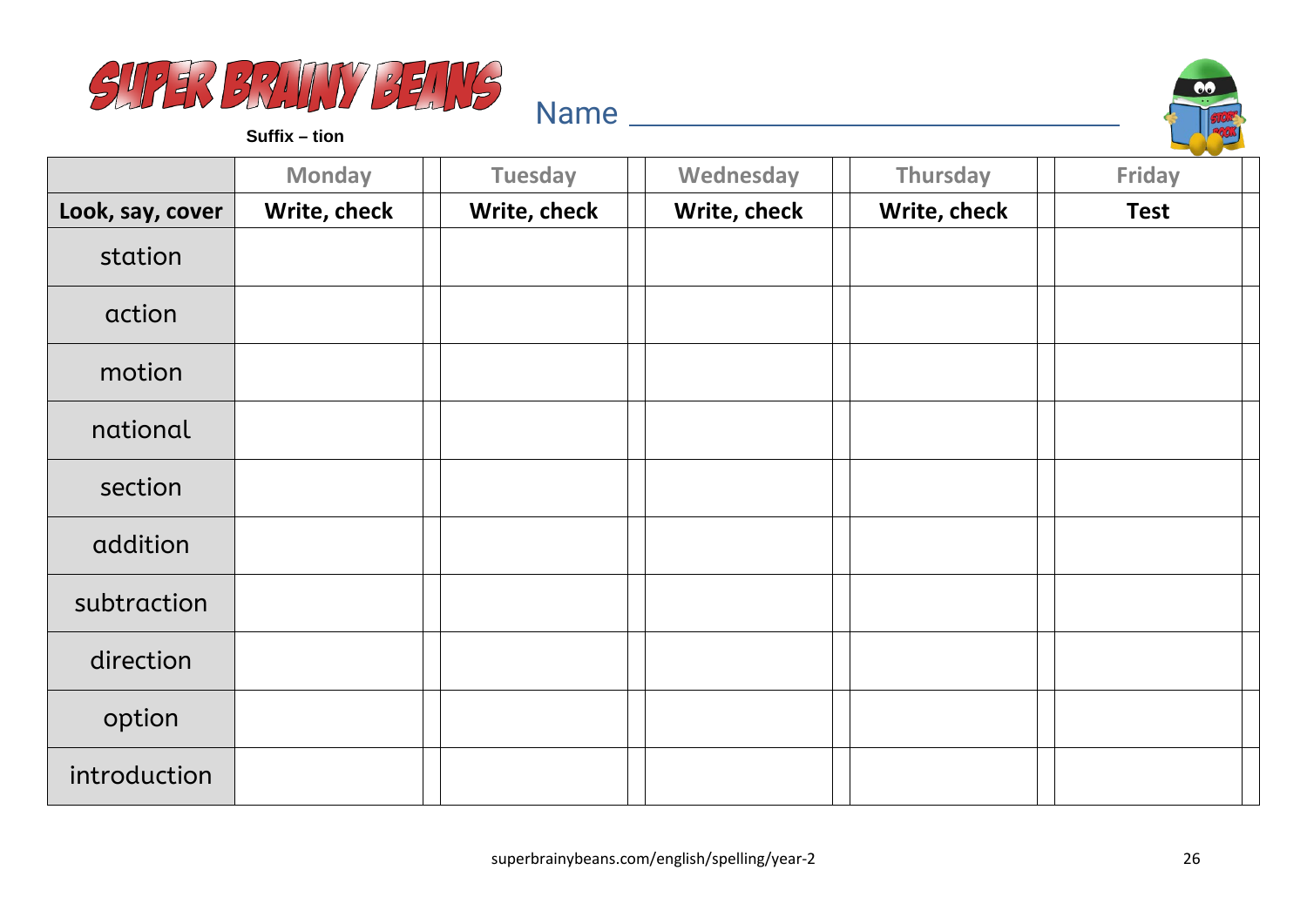



**Plurals – adding ies**

|                  | <b>Monday</b> | <b>Tuesday</b> | Wednesday    | Thursday     | <b>Contract Contract Contract</b><br><b>Friday</b> |
|------------------|---------------|----------------|--------------|--------------|----------------------------------------------------|
| Look, say, cover | Write, check  | Write, check   | Write, check | Write, check | <b>Test</b>                                        |
| flies            |               |                |              |              |                                                    |
| tries            |               |                |              |              |                                                    |
| replies          |               |                |              |              |                                                    |
| copies           |               |                |              |              |                                                    |
| babies           |               |                |              |              |                                                    |
| carries          |               |                |              |              |                                                    |
| cries            |               |                |              |              |                                                    |
| dries            |               |                |              |              |                                                    |
| marries          |               |                |              |              |                                                    |
| families         |               |                |              |              |                                                    |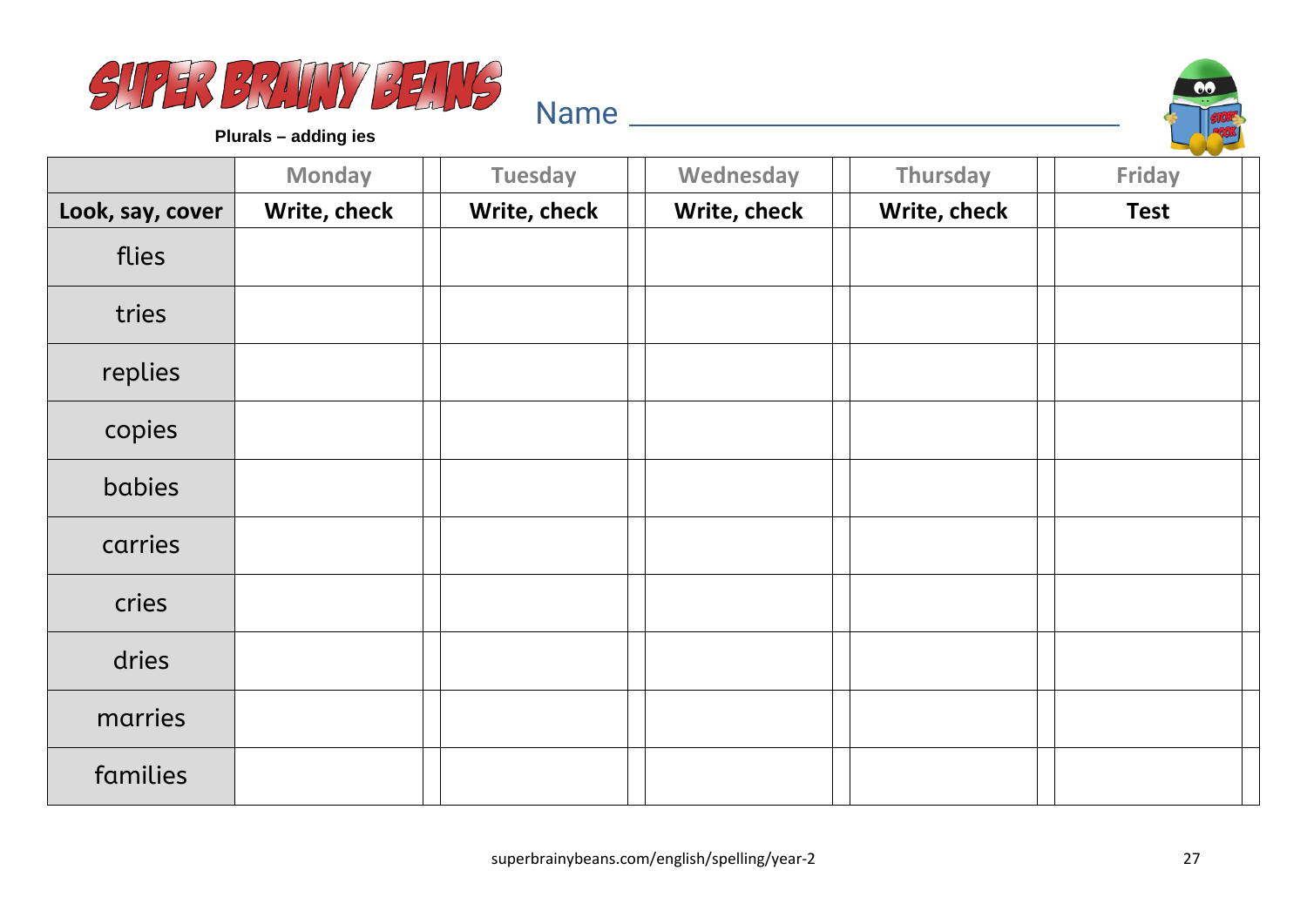



**Plurals – adding apostrophes for possession**

|                  | <b>Monday</b> | <b>Tuesday</b> | Wednesday    | <b>Thursday</b> | Friday      |
|------------------|---------------|----------------|--------------|-----------------|-------------|
| Look, say, cover | Write, check  | Write, check   | Write, check | Write, check    | <b>Test</b> |
| Megan's          |               |                |              |                 |             |
| Ravi's           |               |                |              |                 |             |
| the girl's       |               |                |              |                 |             |
| the child's      |               |                |              |                 |             |
| the man's        |               |                |              |                 |             |
| the woman's      |               |                |              |                 |             |
| the school's     |               |                |              |                 |             |
| a dog's          |               |                |              |                 |             |
| a teacher's      |               |                |              |                 |             |
| Gus'             |               |                |              |                 |             |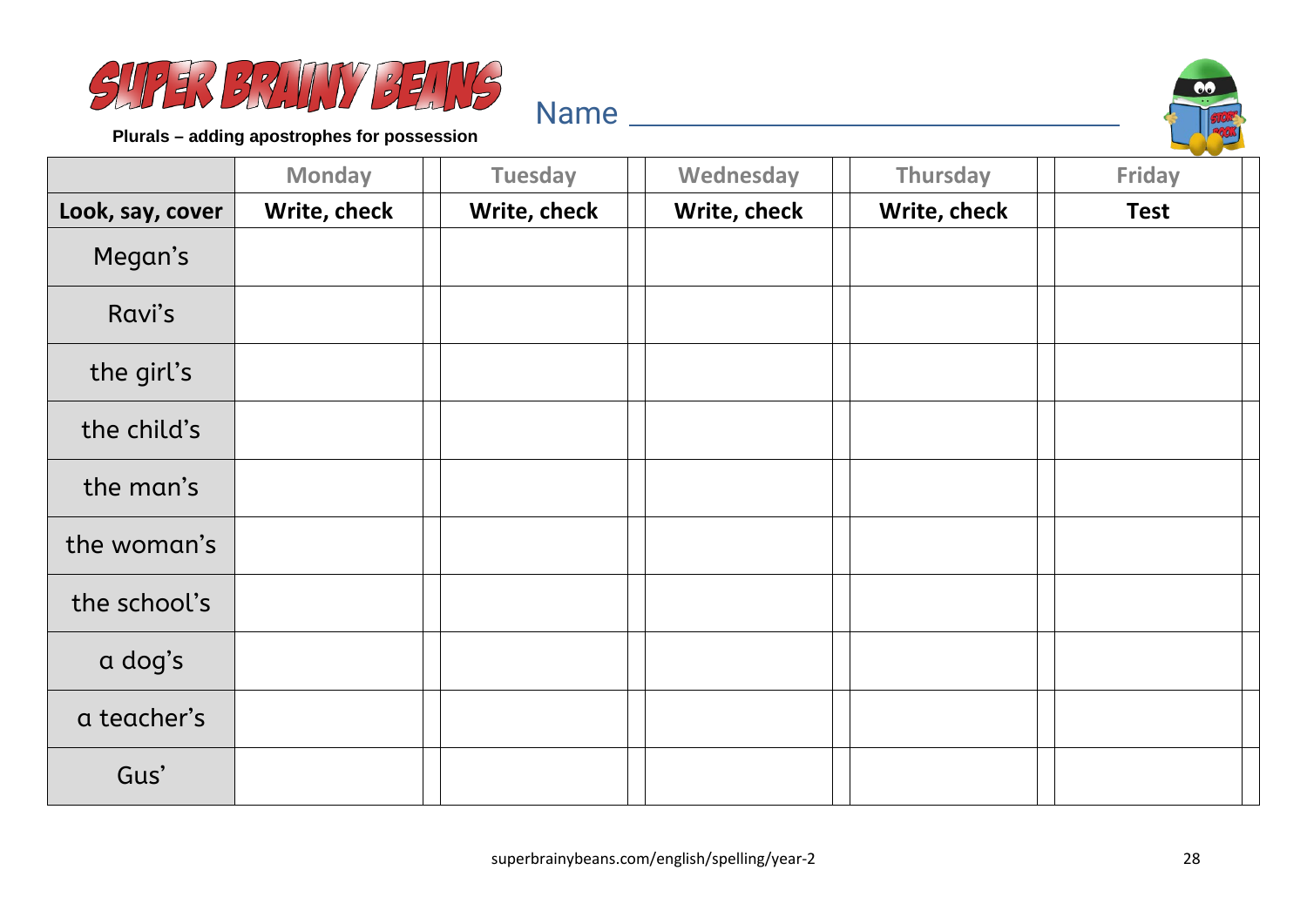



**Contractions**

|                  | <b>Monday</b> | <b>Tuesday</b> | Wednesday    | Thursday     | Friday      |
|------------------|---------------|----------------|--------------|--------------|-------------|
| Look, say, cover | Write, check  | Write, check   | Write, check | Write, check | <b>Test</b> |
| can't            |               |                |              |              |             |
| didn't           |               |                |              |              |             |
| hasn't           |               |                |              |              |             |
| couldn't         |               |                |              |              |             |
| it's             |               |                |              |              |             |
| wouldn't         |               |                |              |              |             |
| shouldn't        |               |                |              |              |             |
| wasn't           |               |                |              |              |             |
| Mr               |               |                |              |              |             |
| <b>Mrs</b>       |               |                |              |              |             |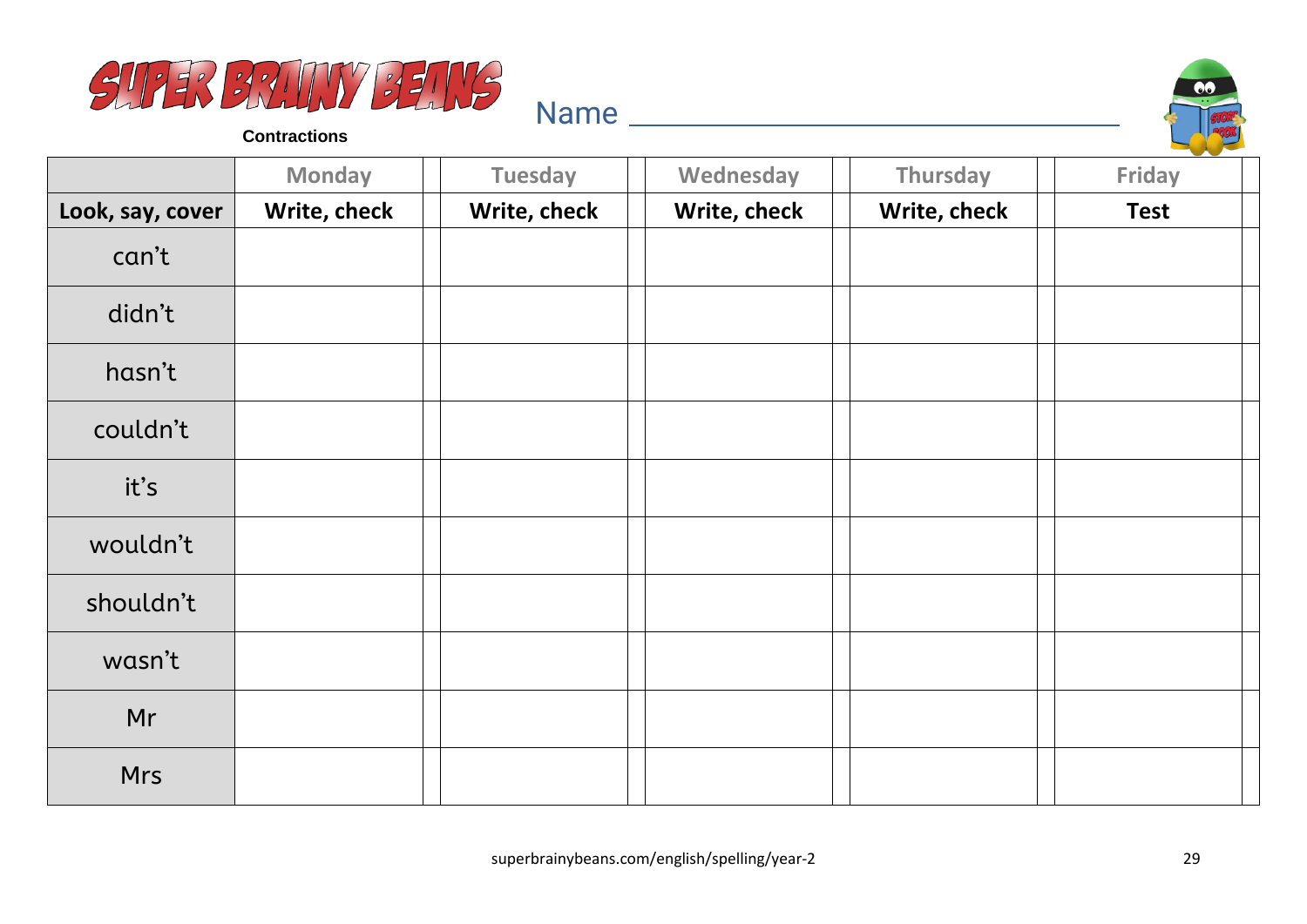



**Words with dge & ge**

|                  | <b>Monday</b> | <b>Tuesday</b> | Wednesday    | Thursday     | Friday      |
|------------------|---------------|----------------|--------------|--------------|-------------|
| Look, say, cover | Write, check  | Write, check   | Write, check | Write, check | <b>Test</b> |
| badge            |               |                |              |              |             |
| edge             |               |                |              |              |             |
| bridge           |               |                |              |              |             |
| dodge            |               |                |              |              |             |
| fudge            |               |                |              |              |             |
| age              |               |                |              |              |             |
| huge             |               |                |              |              |             |
| change           |               |                |              |              |             |
| charge           |               |                |              |              |             |
| village          |               |                |              |              |             |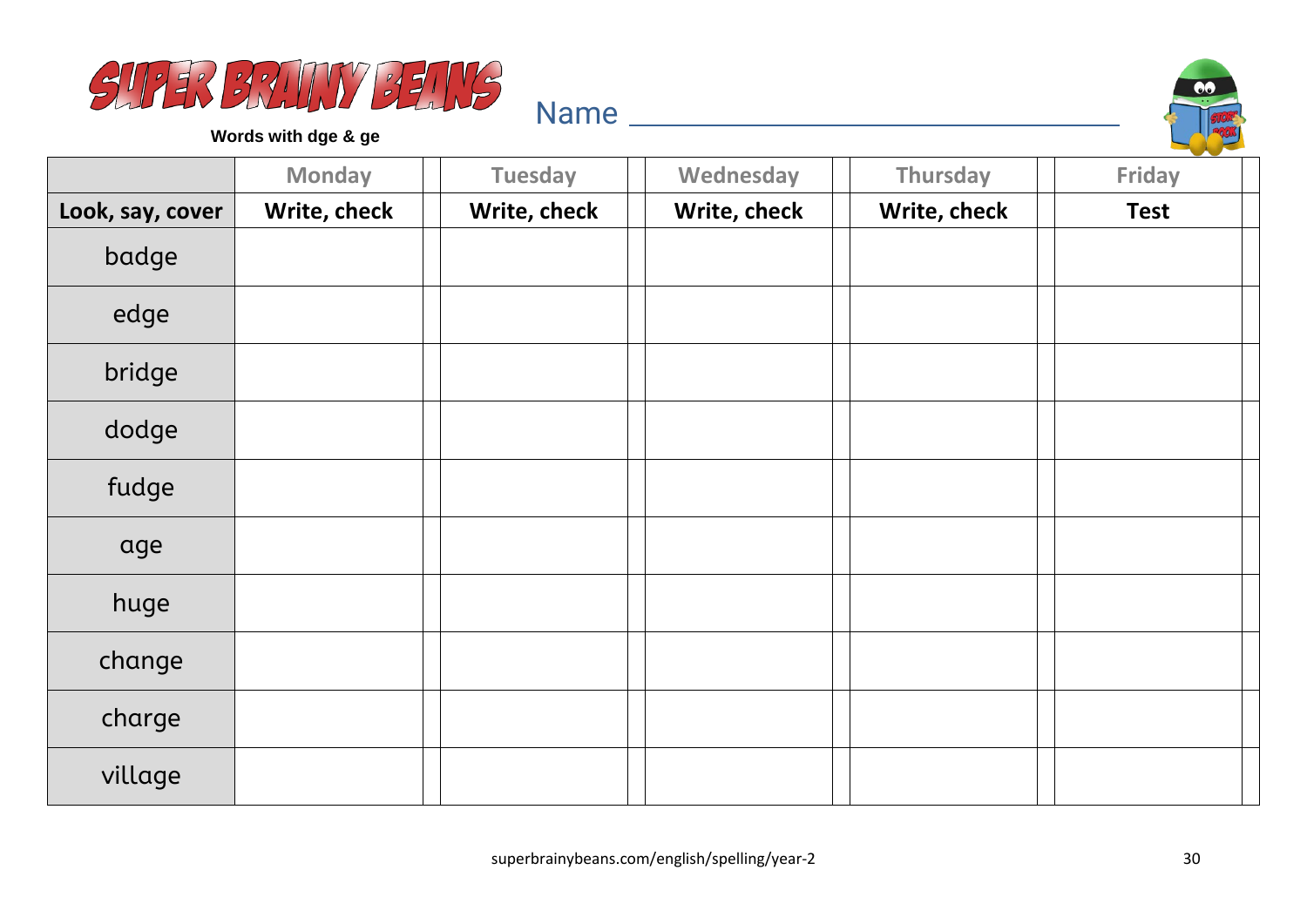



**Words with g & j**

|                  | <b>Monday</b> | <b>Tuesday</b> | Wednesday    | Thursday     | Friday      |
|------------------|---------------|----------------|--------------|--------------|-------------|
| Look, say, cover | Write, check  | Write, check   | Write, check | Write, check | <b>Test</b> |
| gem              |               |                |              |              |             |
| giant            |               |                |              |              |             |
| magic            |               |                |              |              |             |
| giraffe          |               |                |              |              |             |
| energy           |               |                |              |              |             |
| jacket           |               |                |              |              |             |
| jar              |               |                |              |              |             |
| jog              |               |                |              |              |             |
| join             |               |                |              |              |             |
| adjust           |               |                |              |              |             |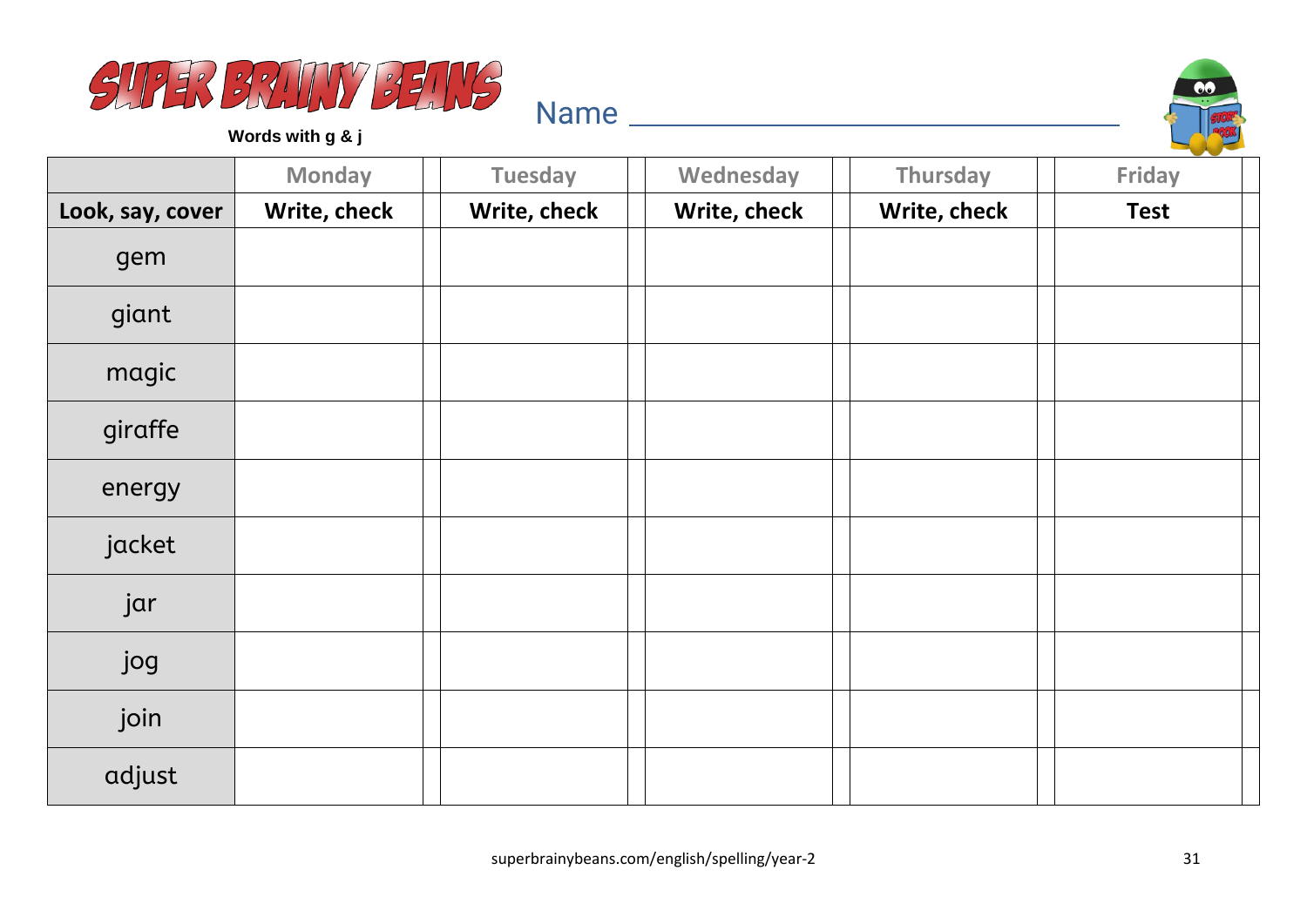



**Words with s sound spelt c**

|                  | <b>Monday</b> | <b>Tuesday</b> | Wednesday    | <b>Thursday</b> | Friday      |
|------------------|---------------|----------------|--------------|-----------------|-------------|
| Look, say, cover | Write, check  | Write, check   | Write, check | Write, check    | <b>Test</b> |
| race             |               |                |              |                 |             |
| ice              |               |                |              |                 |             |
| cell             |               |                |              |                 |             |
| city             |               |                |              |                 |             |
| fancy            |               |                |              |                 |             |
| face             |               |                |              |                 |             |
| space            |               |                |              |                 |             |
| bicycle          |               |                |              |                 |             |
| circle           |               |                |              |                 |             |
| spicy            |               |                |              |                 |             |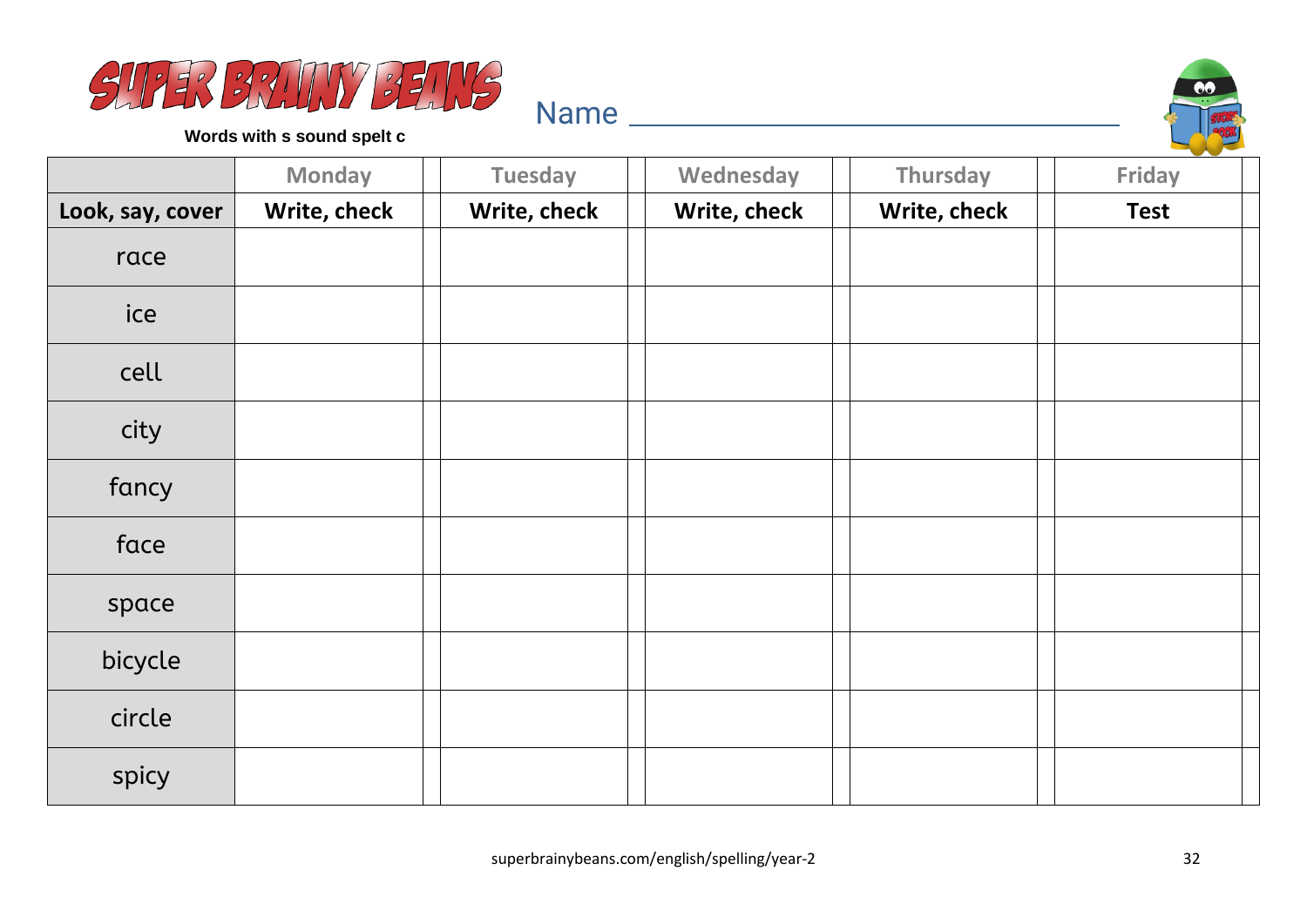



**Words with or sound spelt al or all**

|                  | <b>Monday</b> | <b>Tuesday</b> | Wednesday    | Thursday     | Friday      |
|------------------|---------------|----------------|--------------|--------------|-------------|
| Look, say, cover | Write, check  | Write, check   | Write, check | Write, check | <b>Test</b> |
| all              |               |                |              |              |             |
| ball             |               |                |              |              |             |
| call             |               |                |              |              |             |
| walk             |               |                |              |              |             |
| talk             |               |                |              |              |             |
| always           |               |                |              |              |             |
| small            |               |                |              |              |             |
| wall             |               |                |              |              |             |
| fall             |               |                |              |              |             |
| altogether       |               |                |              |              |             |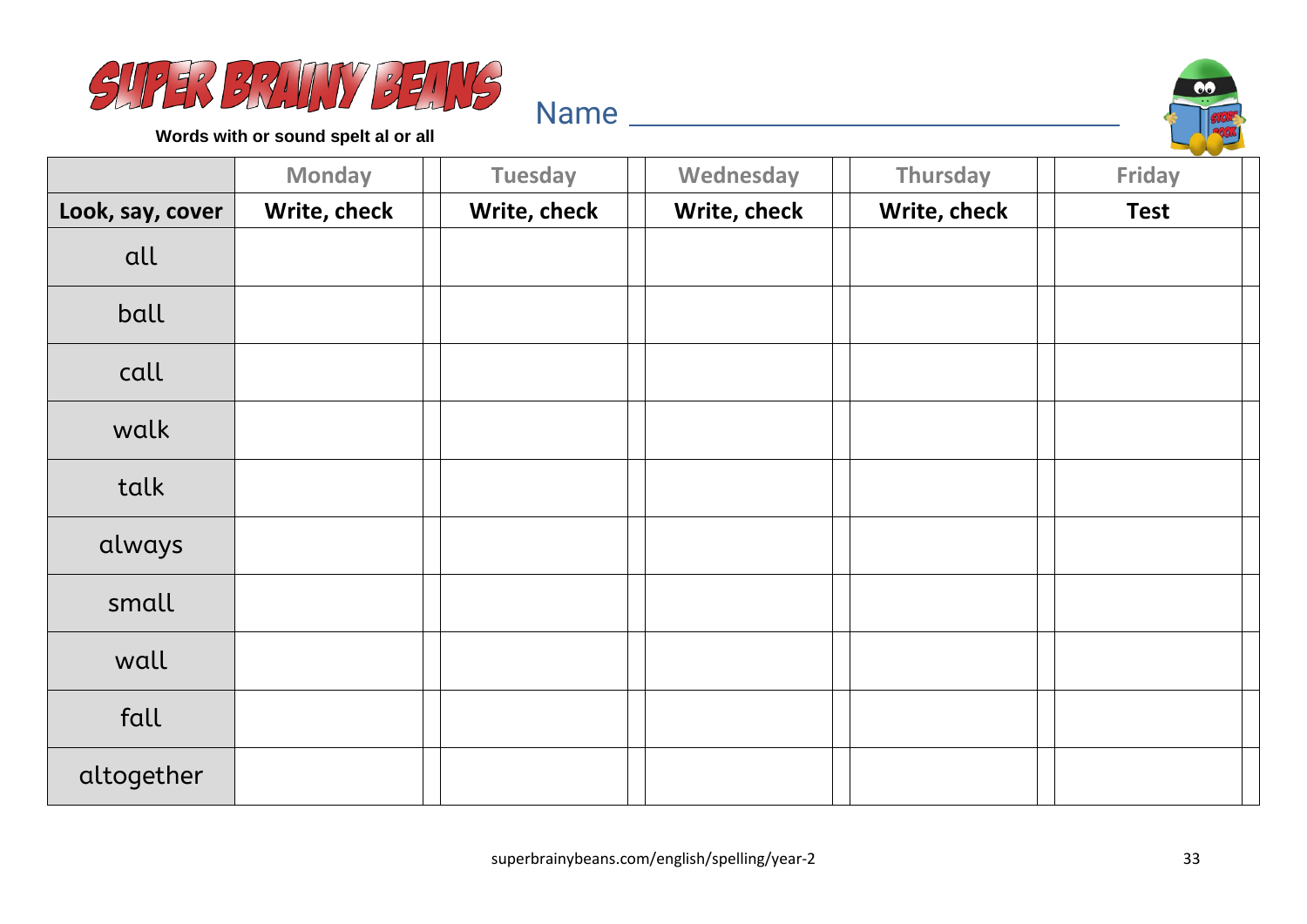



**Words with u sound spelt o**

|                  | <b>Monday</b> | <b>Tuesday</b> | Wednesday    | Thursday     | Friday      |
|------------------|---------------|----------------|--------------|--------------|-------------|
| Look, say, cover | Write, check  | Write, check   | Write, check | Write, check | <b>Test</b> |
| other            |               |                |              |              |             |
| mother           |               |                |              |              |             |
| brother          |               |                |              |              |             |
| nothing          |               |                |              |              |             |
| Monday           |               |                |              |              |             |
| money            |               |                |              |              |             |
| cover            |               |                |              |              |             |
| honey            |               |                |              |              |             |
| discover         |               |                |              |              |             |
| wonder           |               |                |              |              |             |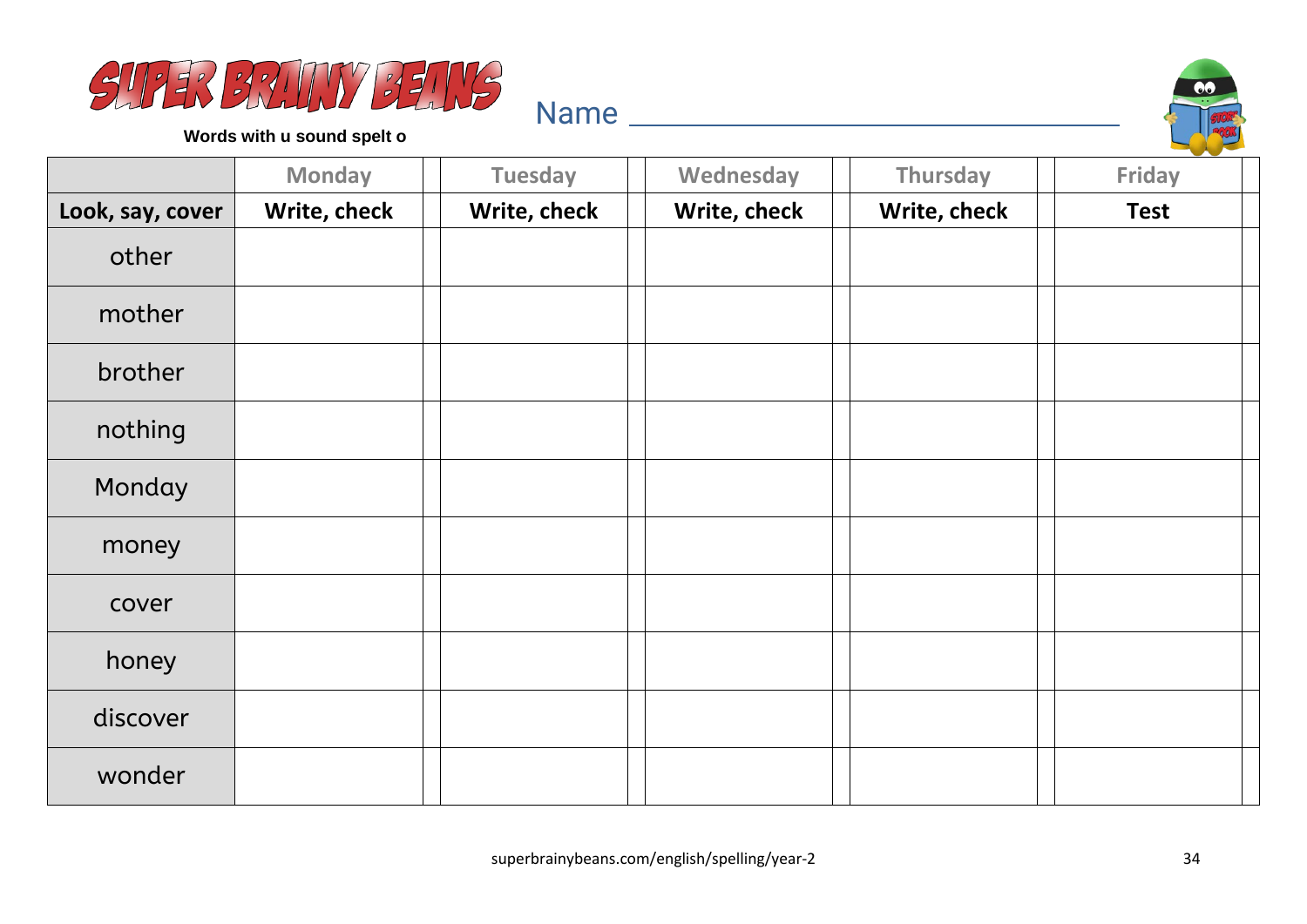



**Words with ee sound spelt ey**

|                  | <b>Monday</b> | <b>Tuesday</b> | Wednesday    | Thursday     | Friday      |
|------------------|---------------|----------------|--------------|--------------|-------------|
| Look, say, cover | Write, check  | Write, check   | Write, check | Write, check | <b>Test</b> |
| key              |               |                |              |              |             |
| donkey           |               |                |              |              |             |
| monkey           |               |                |              |              |             |
| chimney          |               |                |              |              |             |
| valley           |               |                |              |              |             |
| trolley          |               |                |              |              |             |
| turkey           |               |                |              |              |             |
| hockey           |               |                |              |              |             |
| parsley          |               |                |              |              |             |
| journey          |               |                |              |              |             |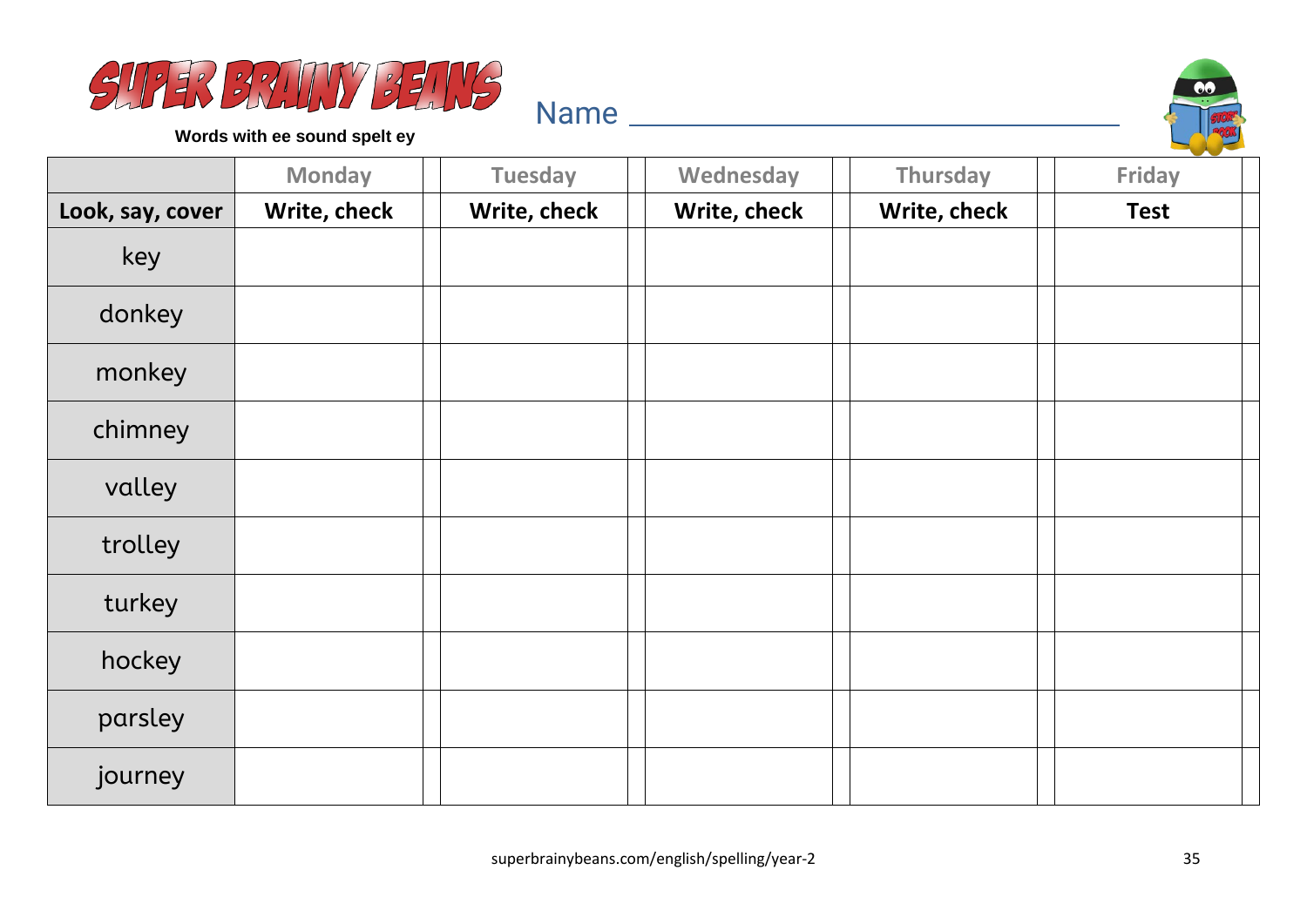



**Words with o sound spelt a**

|                  | <b>Monday</b> | <b>Tuesday</b> | Wednesday    | Thursday     | Friday      |
|------------------|---------------|----------------|--------------|--------------|-------------|
| Look, say, cover | Write, check  | Write, check   | Write, check | Write, check | <b>Test</b> |
| want             |               |                |              |              |             |
| watch            |               |                |              |              |             |
| wander           |               |                |              |              |             |
| quantity         |               |                |              |              |             |
| squash           |               |                |              |              |             |
| quality          |               |                |              |              |             |
| squabble         |               |                |              |              |             |
| squad            |               |                |              |              |             |
| quad             |               |                |              |              |             |
| quarrel          |               |                |              |              |             |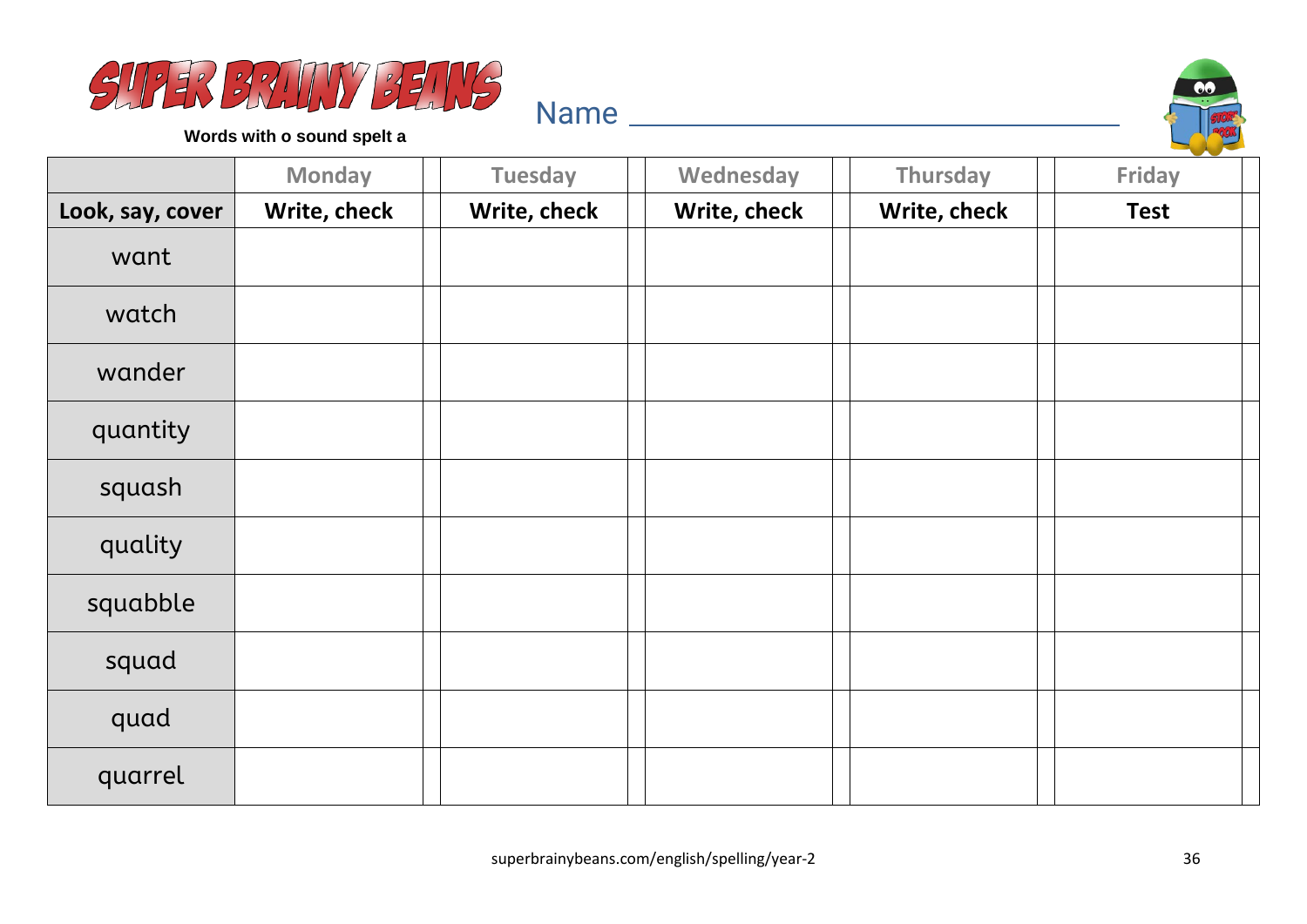



**Words with er & ar sound**

|                  | <b>Monday</b> | <b>Tuesday</b> | Wednesday    | Thursday     | Friday      |
|------------------|---------------|----------------|--------------|--------------|-------------|
| Look, say, cover | Write, check  | Write, check   | Write, check | Write, check | <b>Test</b> |
| word             |               |                |              |              |             |
| work             |               |                |              |              |             |
| worm             |               |                |              |              |             |
| world            |               |                |              |              |             |
| worth            |               |                |              |              |             |
| worst            |               |                |              |              |             |
| war              |               |                |              |              |             |
| warm             |               |                |              |              |             |
| towards          |               |                |              |              |             |
| ward             |               |                |              |              |             |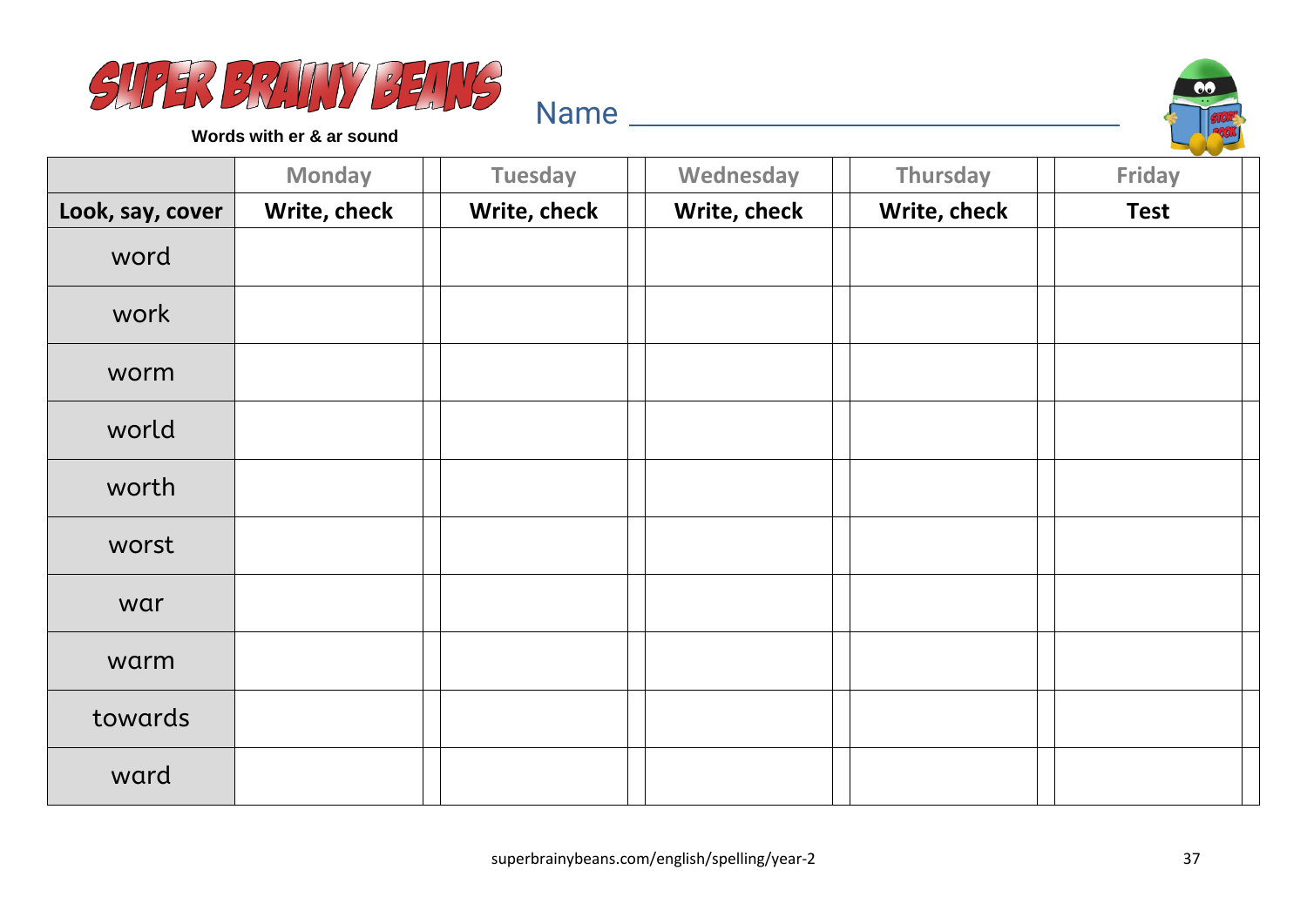



**Words with zh sound spelt s**

|                  | <b>Monday</b> | <b>Tuesday</b> | Wednesday    | Thursday     | Friday      |
|------------------|---------------|----------------|--------------|--------------|-------------|
| Look, say, cover | Write, check  | Write, check   | Write, check | Write, check | <b>Test</b> |
| television       |               |                |              |              |             |
| treasure         |               |                |              |              |             |
| usual            |               |                |              |              |             |
| division         |               |                |              |              |             |
| vision           |               |                |              |              |             |
| pleasure         |               |                |              |              |             |
| measure          |               |                |              |              |             |
| occasion         |               |                |              |              |             |
| usually          |               |                |              |              |             |
| leisure          |               |                |              |              |             |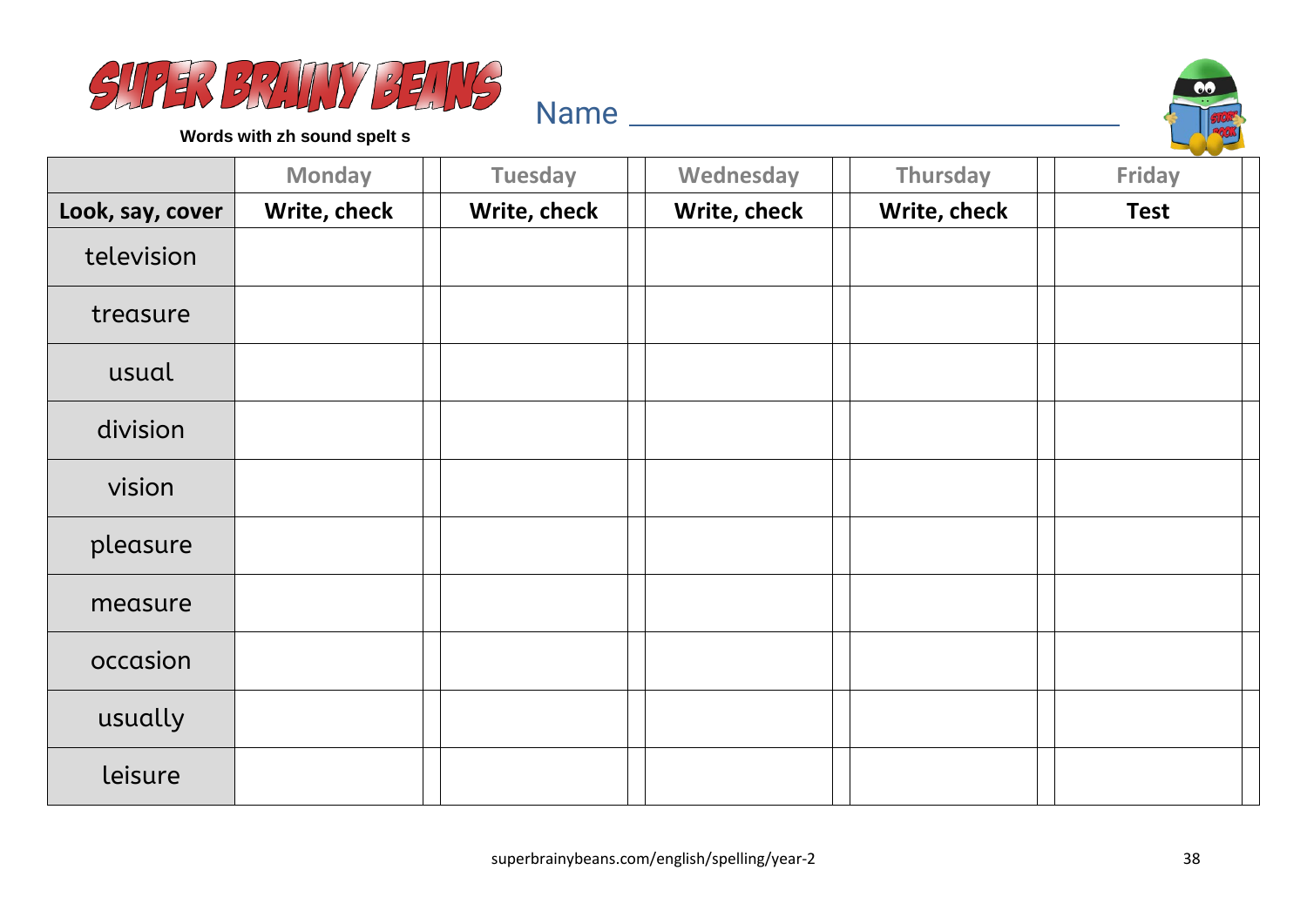



**Question words**

|                  | <b>Monday</b> | <b>Tuesday</b> | Wednesday    | <b>Thursday</b> | <b>Friday</b> |
|------------------|---------------|----------------|--------------|-----------------|---------------|
| Look, say, cover | Write, check  | Write, check   | Write, check | Write, check    | <b>Test</b>   |
| who              |               |                |              |                 |               |
| why              |               |                |              |                 |               |
| what             |               |                |              |                 |               |
| how              |               |                |              |                 |               |
| which            |               |                |              |                 |               |
| where            |               |                |              |                 |               |
| when             |               |                |              |                 |               |
| adjective        |               |                |              |                 |               |
| adverb           |               |                |              |                 |               |
| verb             |               |                |              |                 |               |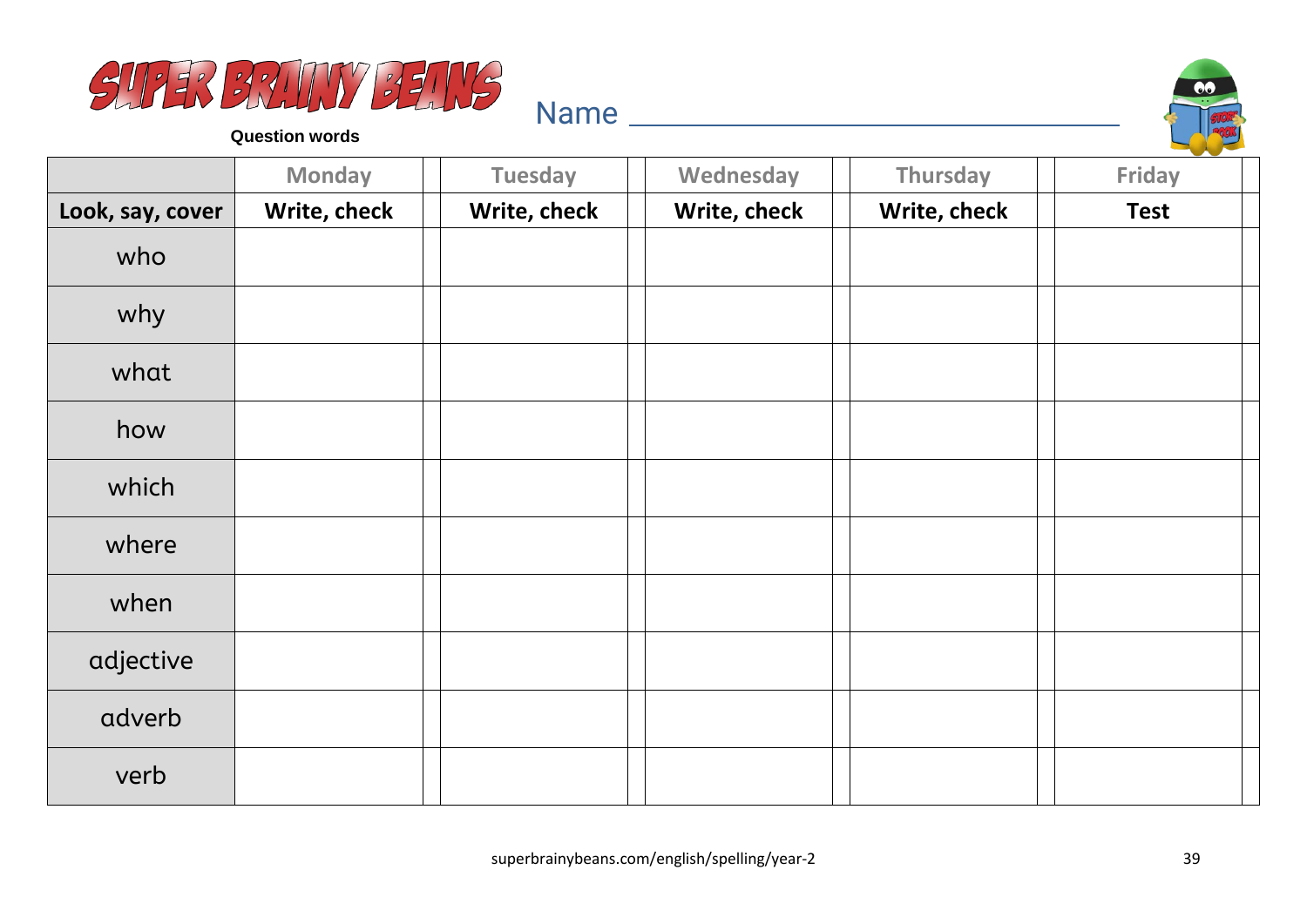



**Words ending with y**

|                  | <b>Monday</b> | <b>Tuesday</b> | Wednesday    | Thursday     | Friday      |
|------------------|---------------|----------------|--------------|--------------|-------------|
| Look, say, cover | Write, check  | Write, check   | Write, check | Write, check | <b>Test</b> |
| cry              |               |                |              |              |             |
| fly              |               |                |              |              |             |
| dry              |               |                |              |              |             |
| try              |               |                |              |              |             |
| reply            |               |                |              |              |             |
| sly              |               |                |              |              |             |
| shy              |               |                |              |              |             |
| terrify          |               |                |              |              |             |
| sky              |               |                |              |              |             |
| multiply         |               |                |              |              |             |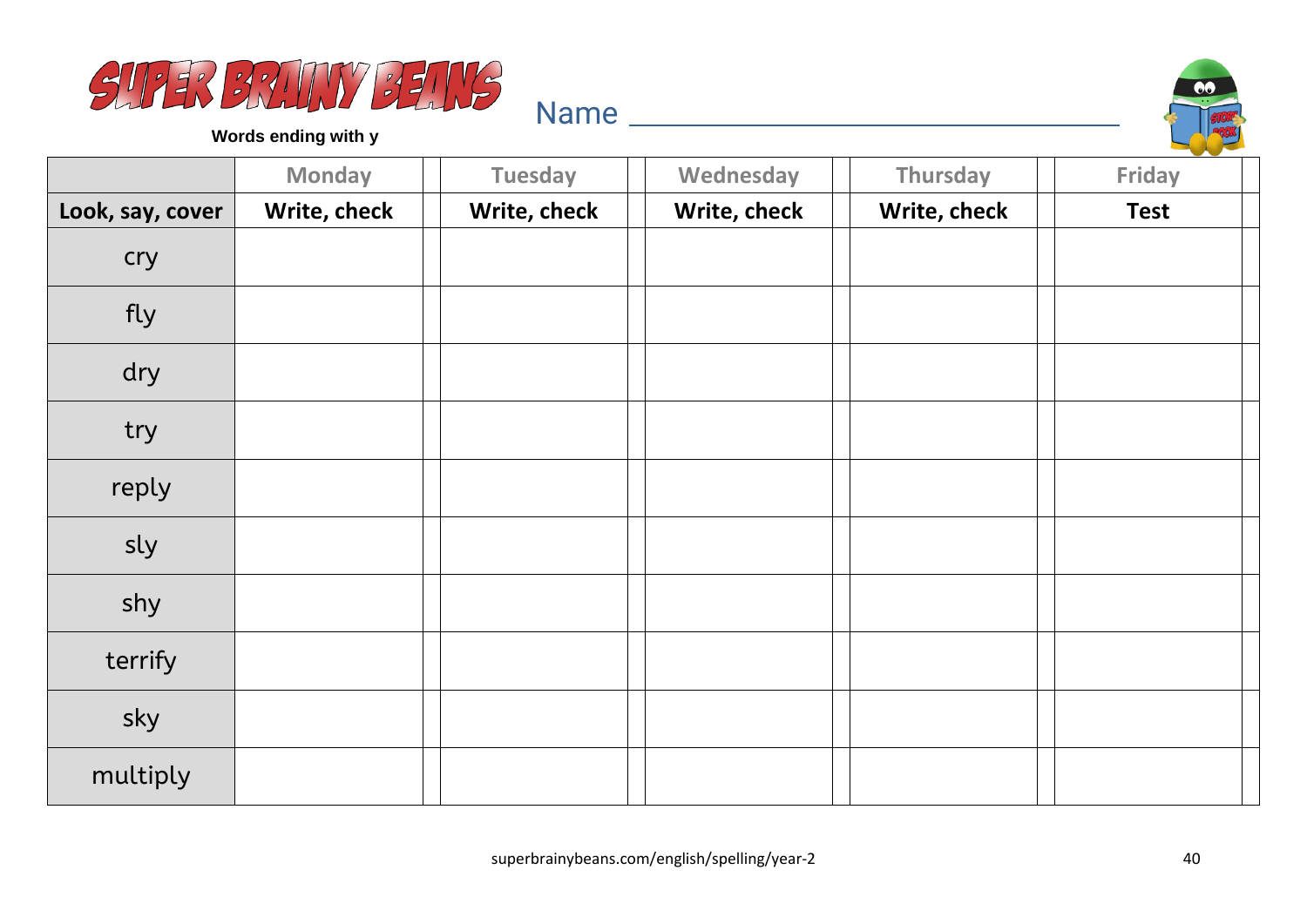



**Words ending with le**

|                  | <b>Monday</b> | <b>Tuesday</b> | Wednesday    | Thursday     | Friday      |
|------------------|---------------|----------------|--------------|--------------|-------------|
| Look, say, cover | Write, check  | Write, check   | Write, check | Write, check | <b>Test</b> |
| table            |               |                |              |              |             |
| apple            |               |                |              |              |             |
| bottle           |               |                |              |              |             |
| little           |               |                |              |              |             |
| middle           |               |                |              |              |             |
| able             |               |                |              |              |             |
| wobble           |               |                |              |              |             |
| multiple         |               |                |              |              |             |
| dazzle           |               |                |              |              |             |
| riddle           |               |                |              |              |             |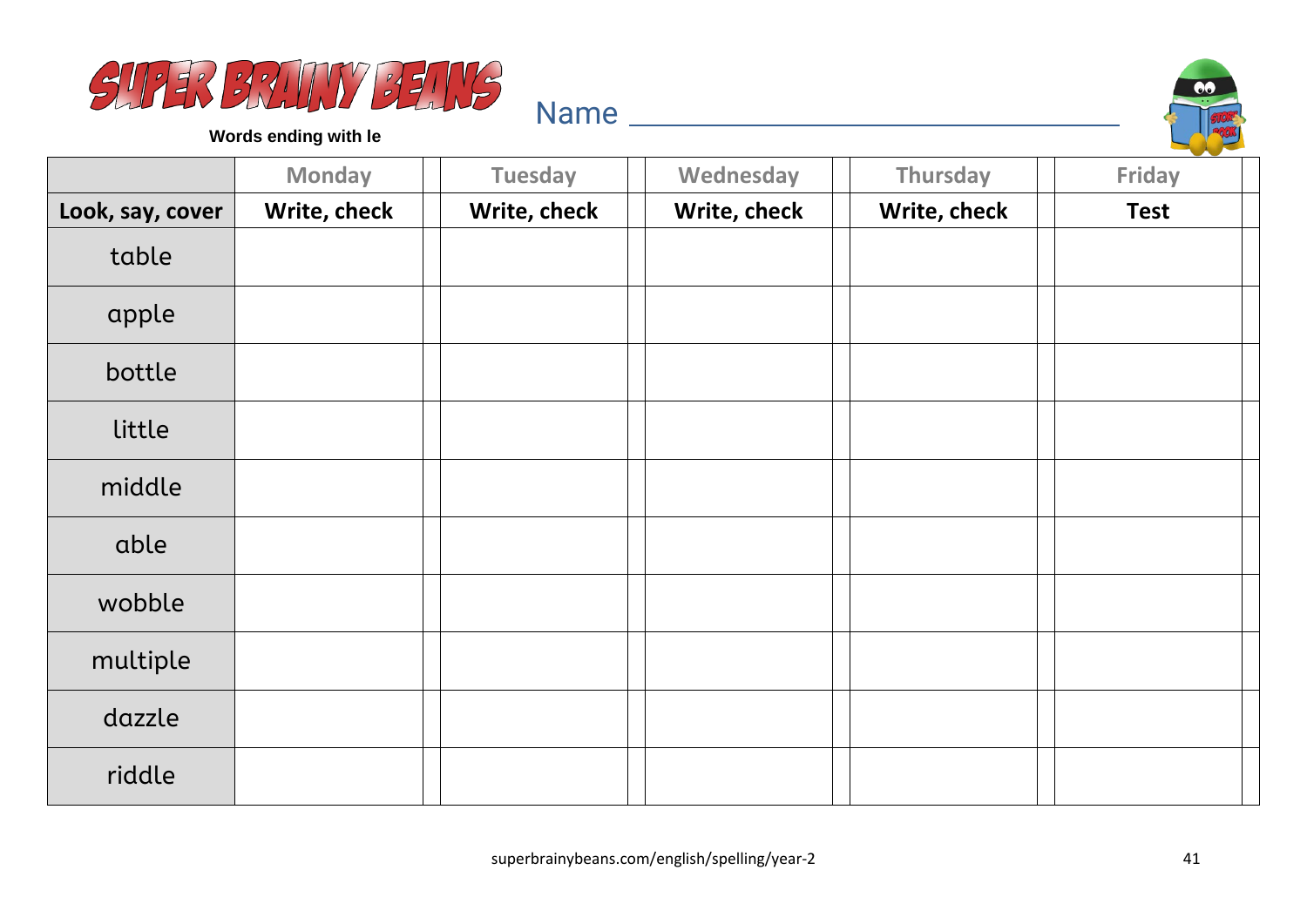



**Words ending with el**

|                  | <b>Monday</b> | <b>Tuesday</b> | Wednesday    | Thursday     | Friday      |
|------------------|---------------|----------------|--------------|--------------|-------------|
| Look, say, cover | Write, check  | Write, check   | Write, check | Write, check | <b>Test</b> |
| camel            |               |                |              |              |             |
| tunnel           |               |                |              |              |             |
| squirrel         |               |                |              |              |             |
| travel           |               |                |              |              |             |
| towel            |               |                |              |              |             |
| tinsel           |               |                |              |              |             |
| bagel            |               |                |              |              |             |
| hazel            |               |                |              |              |             |
| vowel            |               |                |              |              |             |
| jewel            |               |                |              |              |             |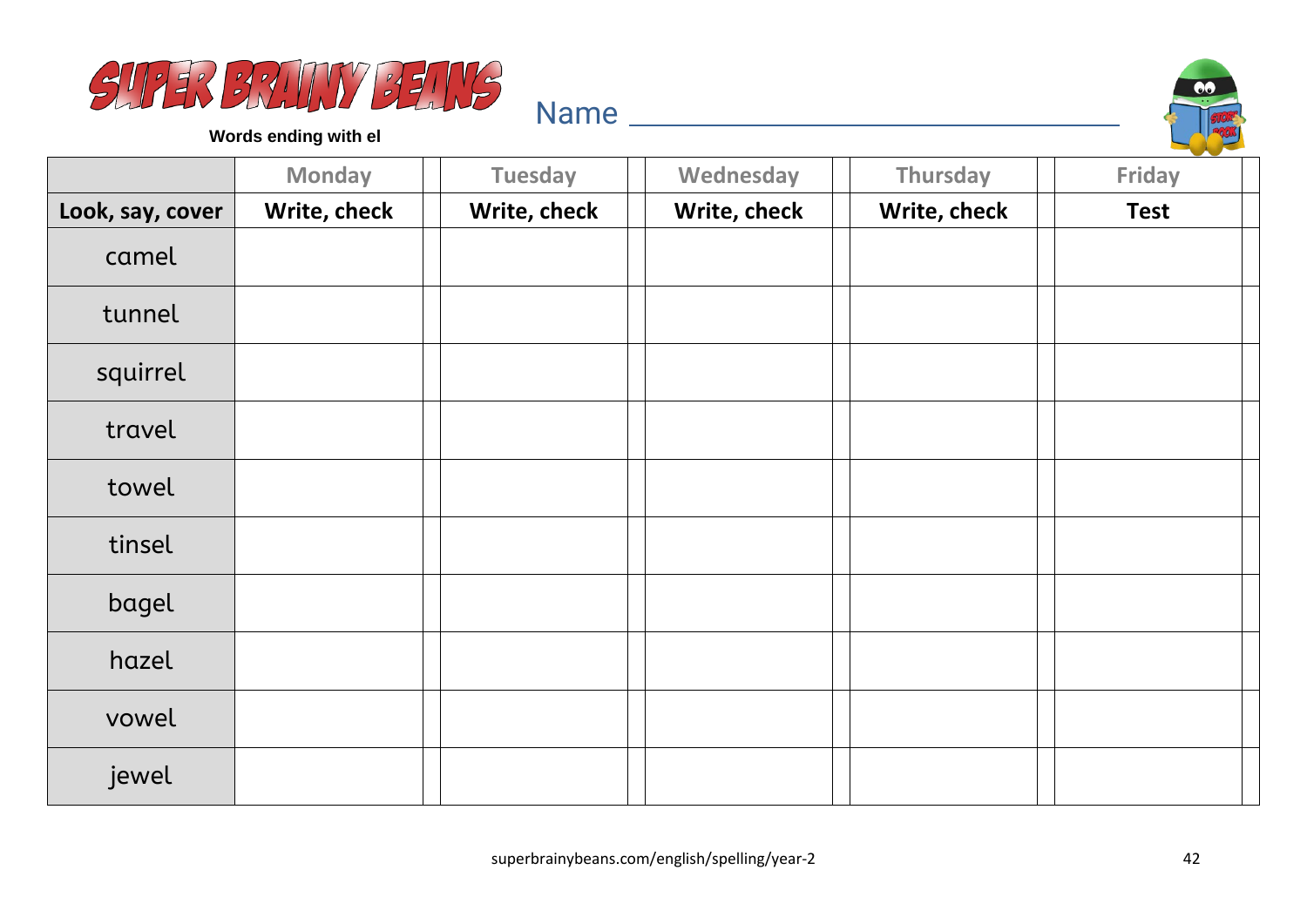



**Words ending with il & al**

|                  | <b>Monday</b> | <b>Tuesday</b> | Wednesday    | Thursday     | Friday      |
|------------------|---------------|----------------|--------------|--------------|-------------|
| Look, say, cover | Write, check  | Write, check   | Write, check | Write, check | <b>Test</b> |
| pencil           |               |                |              |              |             |
| fossil           |               |                |              |              |             |
| nostril          |               |                |              |              |             |
| pupil            |               |                |              |              |             |
| metal            |               |                |              |              |             |
| pedal            |               |                |              |              |             |
| capital          |               |                |              |              |             |
| hospital         |               |                |              |              |             |
| animal           |               |                |              |              |             |
| oval             |               |                |              |              |             |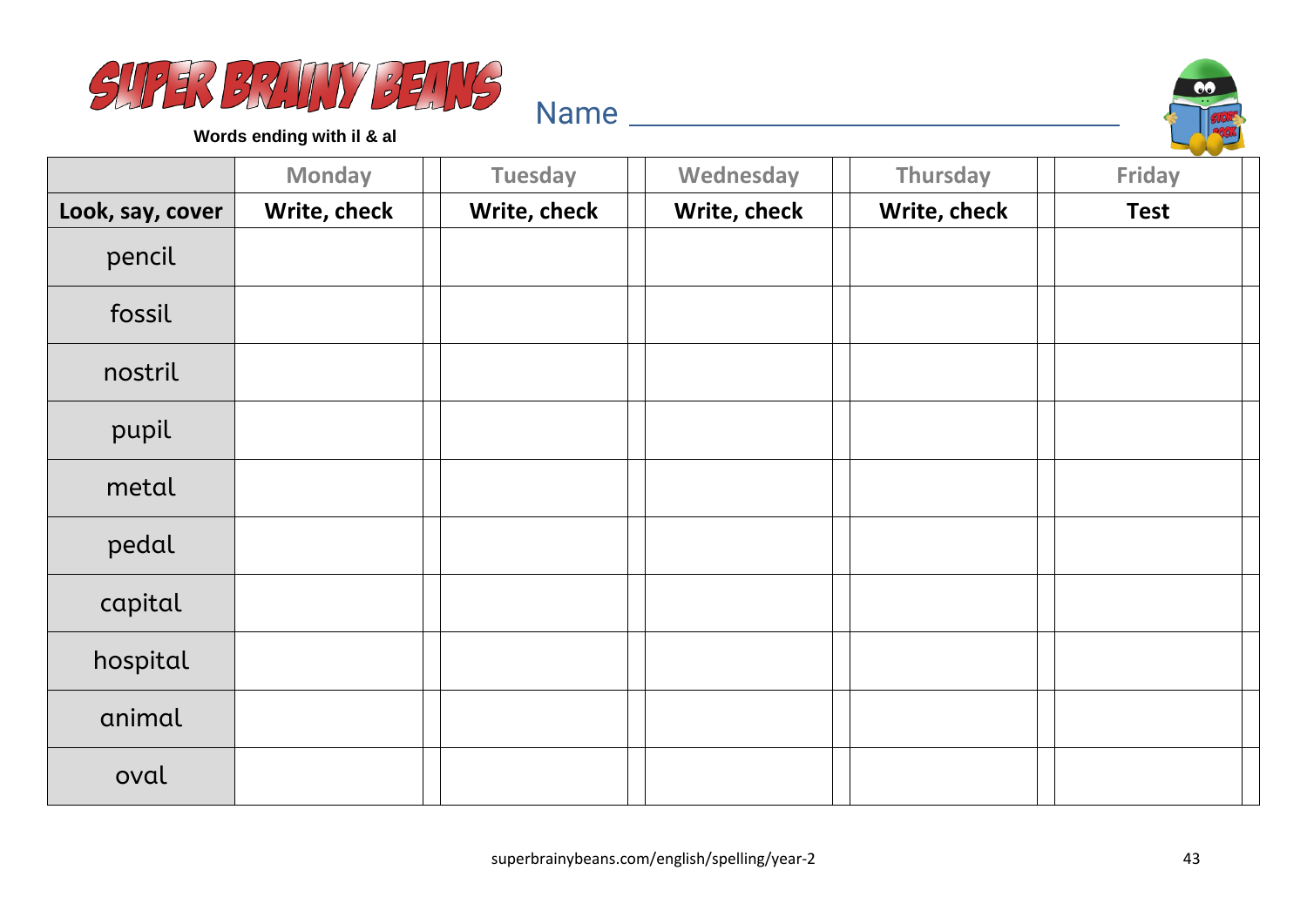



**Time & months 1**

|                  | <b>Monday</b> | <b>Tuesday</b> | Wednesday    | Thursday     | Friday      |
|------------------|---------------|----------------|--------------|--------------|-------------|
| Look, say, cover | Write, check  | Write, check   | Write, check | Write, check | <b>Test</b> |
| after            |               |                |              |              |             |
| past             |               |                |              |              |             |
| hour             |               |                |              |              |             |
| half             |               |                |              |              |             |
| January          |               |                |              |              |             |
| February         |               |                |              |              |             |
| March            |               |                |              |              |             |
| April            |               |                |              |              |             |
| May              |               |                |              |              |             |
| June             |               |                |              |              |             |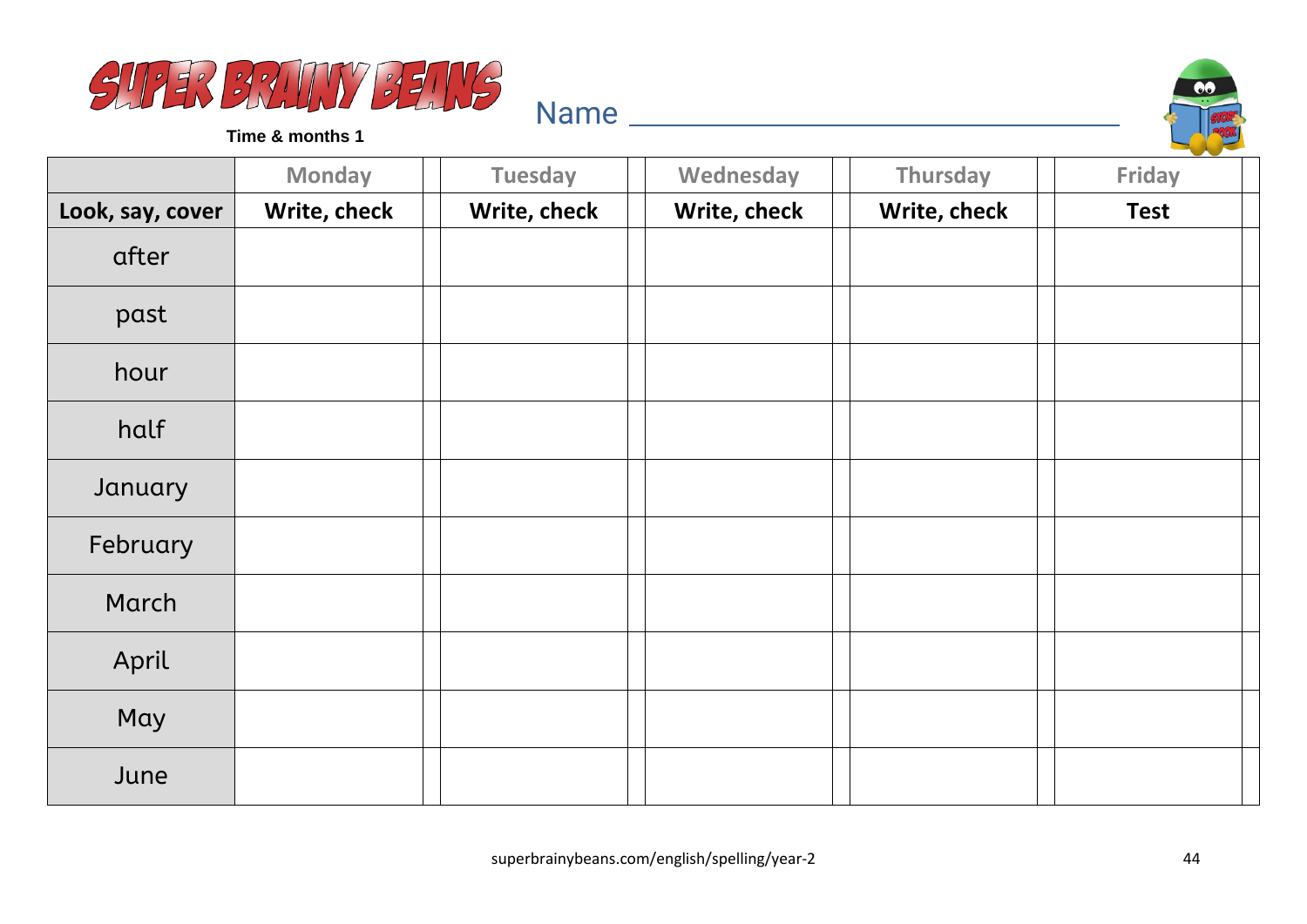



**Time & months 2**

|                  | <b>Monday</b> | <b>Tuesday</b> | Wednesday    | Thursday     | <b>Friday</b> |
|------------------|---------------|----------------|--------------|--------------|---------------|
| Look, say, cover | Write, check  | Write, check   | Write, check | Write, check | <b>Test</b>   |
| minute           |               |                |              |              |               |
| quarter          |               |                |              |              |               |
| month            |               |                |              |              |               |
| second           |               |                |              |              |               |
| July             |               |                |              |              |               |
| August           |               |                |              |              |               |
| September        |               |                |              |              |               |
| October          |               |                |              |              |               |
| November         |               |                |              |              |               |
| December         |               |                |              |              |               |